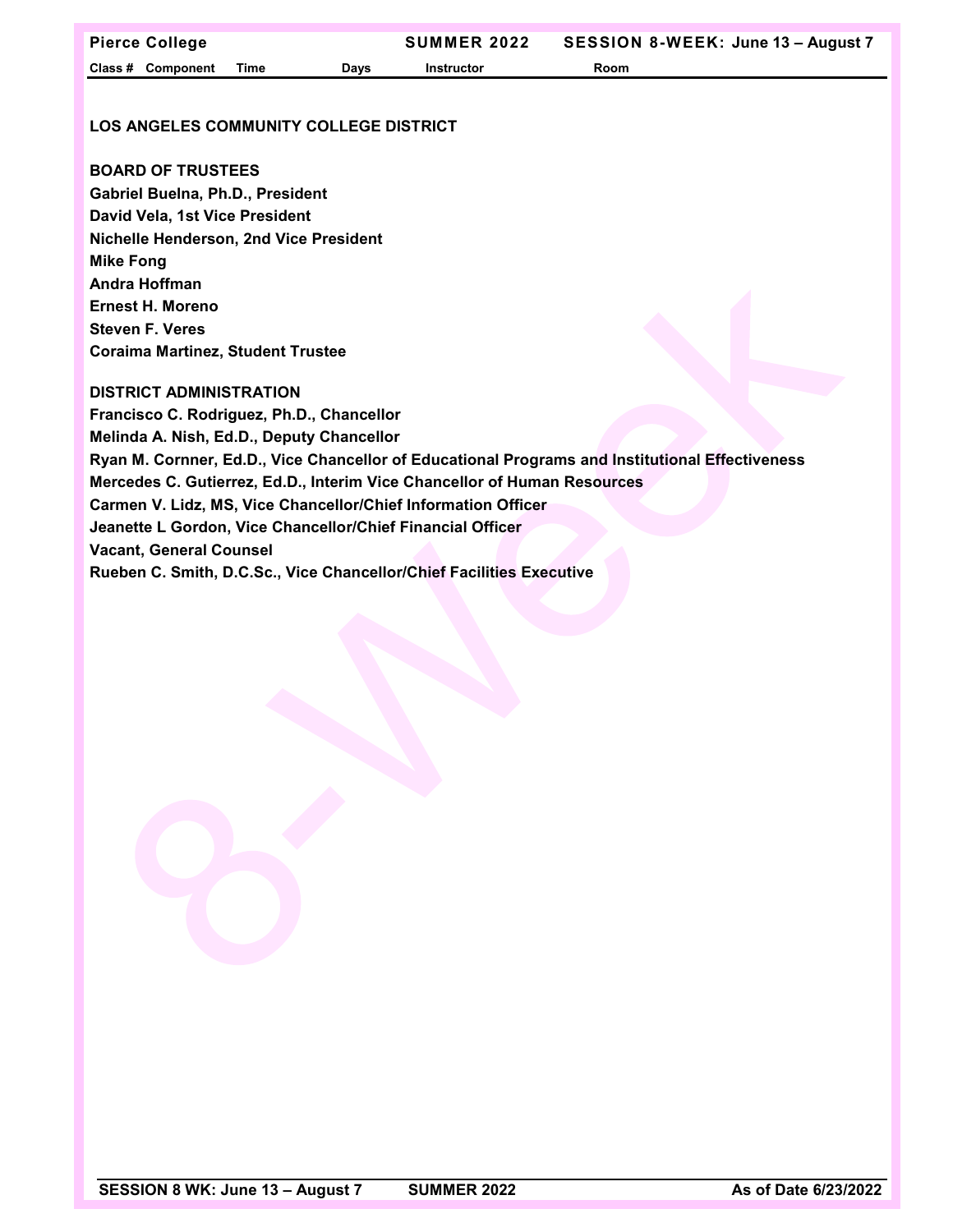| <b>Pierce College</b>                                                                                                                                                                                                                                                                                                                                                                                                                                                                                                                                                                                                                                                                                                                                                                                                                                                                                                                                                                                                                                          | <b>SUMMER 2022</b>            |                 | SESSION 8-WEEK: June 13 - August 7 |  |  |  |  |
|----------------------------------------------------------------------------------------------------------------------------------------------------------------------------------------------------------------------------------------------------------------------------------------------------------------------------------------------------------------------------------------------------------------------------------------------------------------------------------------------------------------------------------------------------------------------------------------------------------------------------------------------------------------------------------------------------------------------------------------------------------------------------------------------------------------------------------------------------------------------------------------------------------------------------------------------------------------------------------------------------------------------------------------------------------------|-------------------------------|-----------------|------------------------------------|--|--|--|--|
| Class # Component<br>Time<br>Days                                                                                                                                                                                                                                                                                                                                                                                                                                                                                                                                                                                                                                                                                                                                                                                                                                                                                                                                                                                                                              | Instructor                    | Room            |                                    |  |  |  |  |
|                                                                                                                                                                                                                                                                                                                                                                                                                                                                                                                                                                                                                                                                                                                                                                                                                                                                                                                                                                                                                                                                |                               |                 |                                    |  |  |  |  |
| Department of Modern Languages Chair: Margarita Pillado.<br>Phone: 710-2260. Office: FO 2907. E-mail: PilladMA@piercecollege.edu.<br>ASL/Interpreter Education Program: Allisun Kale, KaleA@piercecollege.edu.<br>ASL Faculty Advisor: Kristine Hall at HallKC@piercecollege.edu.                                                                                                                                                                                                                                                                                                                                                                                                                                                                                                                                                                                                                                                                                                                                                                              | <b>American Sign Language</b> |                 |                                    |  |  |  |  |
| A S L 001-AMERICAN SIGN LANGUAGE I (UC/CSU) - 4 UNITS                                                                                                                                                                                                                                                                                                                                                                                                                                                                                                                                                                                                                                                                                                                                                                                                                                                                                                                                                                                                          |                               |                 |                                    |  |  |  |  |
| <b>REQUIREMENT DESIGNATION: MEETS CSU C2</b>                                                                                                                                                                                                                                                                                                                                                                                                                                                                                                                                                                                                                                                                                                                                                                                                                                                                                                                                                                                                                   |                               |                 |                                    |  |  |  |  |
| Hall, KC<br><b>INTERNET</b><br>12521<br>8:50 hrs/wk<br><b>TBA</b><br>Lec<br>This is a fully-online course using Canvas. Open Canvas to view course materials beginning on the first day of the<br>semester/term through the student portal mycollege.laccd.edu. Enrolled students will receive an email containing important<br>course information in their official LACCD email account about one week before the semester begins. For questions, please<br>contact your instructor at HallKC@piercecollege.edu.                                                                                                                                                                                                                                                                                                                                                                                                                                                                                                                                              |                               |                 |                                    |  |  |  |  |
| ro i<br>A webcam will be required for certain portions of this course.                                                                                                                                                                                                                                                                                                                                                                                                                                                                                                                                                                                                                                                                                                                                                                                                                                                                                                                                                                                         |                               |                 |                                    |  |  |  |  |
| (Starts 06/13/2022, Ends 08/07/2022)                                                                                                                                                                                                                                                                                                                                                                                                                                                                                                                                                                                                                                                                                                                                                                                                                                                                                                                                                                                                                           |                               |                 |                                    |  |  |  |  |
|                                                                                                                                                                                                                                                                                                                                                                                                                                                                                                                                                                                                                                                                                                                                                                                                                                                                                                                                                                                                                                                                | Anatomy                       |                 |                                    |  |  |  |  |
| Life Science Department Chair: Shannon DeVaney.                                                                                                                                                                                                                                                                                                                                                                                                                                                                                                                                                                                                                                                                                                                                                                                                                                                                                                                                                                                                                |                               |                 |                                    |  |  |  |  |
| Phone: 712-2611. Office: Center for Sciences - CFS 91042.                                                                                                                                                                                                                                                                                                                                                                                                                                                                                                                                                                                                                                                                                                                                                                                                                                                                                                                                                                                                      |                               |                 |                                    |  |  |  |  |
| Faculty Advisor: Teak Lee. Phone: 710-2261.<br>(See also Biology, Microbiology, and Physiology)                                                                                                                                                                                                                                                                                                                                                                                                                                                                                                                                                                                                                                                                                                                                                                                                                                                                                                                                                                |                               |                 |                                    |  |  |  |  |
|                                                                                                                                                                                                                                                                                                                                                                                                                                                                                                                                                                                                                                                                                                                                                                                                                                                                                                                                                                                                                                                                |                               |                 |                                    |  |  |  |  |
| ANATOMY 001-INTRODUCTION TO HUMAN ANATOMY (UC/CSU) - 4 UNITS                                                                                                                                                                                                                                                                                                                                                                                                                                                                                                                                                                                                                                                                                                                                                                                                                                                                                                                                                                                                   |                               |                 |                                    |  |  |  |  |
| <b>MEETS IGETC 5B 5C CSU B2 B3</b>                                                                                                                                                                                                                                                                                                                                                                                                                                                                                                                                                                                                                                                                                                                                                                                                                                                                                                                                                                                                                             |                               |                 |                                    |  |  |  |  |
| <b>TTh</b><br>14492<br>Lab<br>9:35 am - 12:45 pm<br>AND                                                                                                                                                                                                                                                                                                                                                                                                                                                                                                                                                                                                                                                                                                                                                                                                                                                                                                                                                                                                        | Lee, TV                       | <b>CFS91104</b> | (ADDED)                            |  |  |  |  |
| 14493<br>6:30 hrs/wk<br><b>TBA</b><br><b>Lec</b>                                                                                                                                                                                                                                                                                                                                                                                                                                                                                                                                                                                                                                                                                                                                                                                                                                                                                                                                                                                                               | Hsin, A                       | <b>INTERNET</b> | (ADDED)                            |  |  |  |  |
| This class will be offered in a hybrid format, which requires students to meet in-person, face-to-face with their instructor during<br>the times shown AND to work online during the scheduled times and/or independently each week for the amount of TBA hours<br>shown on schedule in addition to completing assignments.<br>Canoga Park High School Center.<br>For information on how to register, please contact Pierce College, Office of Academic Outreach: Outreach@piercecollege.edu.                                                                                                                                                                                                                                                                                                                                                                                                                                                                                                                                                                  |                               |                 |                                    |  |  |  |  |
| Open Canvas to view course materials beginning on the first day of the semester/term through the student portal                                                                                                                                                                                                                                                                                                                                                                                                                                                                                                                                                                                                                                                                                                                                                                                                                                                                                                                                                |                               |                 |                                    |  |  |  |  |
| mycollege.laccd.edu. Enrolled students will receive an email containing important course information in their official LACCD<br>email account about one week before the semester begins. For questions, please contact your instructor at<br>HsinA@piercecollege.edu.<br>(Starts 06/13/2022, Ends 08/07/2022)                                                                                                                                                                                                                                                                                                                                                                                                                                                                                                                                                                                                                                                                                                                                                  |                               |                 |                                    |  |  |  |  |
| 14494<br>$-1:35$ pm $-4:45$ pm<br>ŦŦħ<br><del>Lab</del>                                                                                                                                                                                                                                                                                                                                                                                                                                                                                                                                                                                                                                                                                                                                                                                                                                                                                                                                                                                                        | <b>STAFF</b>                  | CFS91104        | (CANCELLED)                        |  |  |  |  |
| <b>AND</b><br>$14495 - 1$ eq. 6:30 hrs/wk<br><b>TRA</b>                                                                                                                                                                                                                                                                                                                                                                                                                                                                                                                                                                                                                                                                                                                                                                                                                                                                                                                                                                                                        | <b>STAFF</b>                  | <b>INTERNET</b> | (CANCELLED)                        |  |  |  |  |
| This class will be offered in a hybrid format, which requires students to meet in-person, face-to-face with their instructor during<br>the times shown AND to work online during the scheduled times and/or independently each week for the amount of TBA hours<br>shown on schedule in addition to completing assignments.<br><b>Chatsworth High School Center.</b><br>This section is part of an approved Dual Enrollment pathway program and is restricted to high school students only.<br>For information on how to register, please contact Pierce College, Office of Academic Outreach: Outreach@piercecollege.edu.<br>Open Canvas to view course materials beginning on the first day of the semester/term through the student portal<br>mycollege laced edu. Enrolled students will receive an email containing important course information in their official LACCD<br>email account about one week before the semester begins. For questions, please contact your instructor at<br>staff@piercecollege.edu.<br>(Starts 06/13/2022, Ends 08/07/2022) |                               |                 |                                    |  |  |  |  |
| Agriculture Department Chair: Savanah Senn.                                                                                                                                                                                                                                                                                                                                                                                                                                                                                                                                                                                                                                                                                                                                                                                                                                                                                                                                                                                                                    | <b>Animal Science</b>         |                 |                                    |  |  |  |  |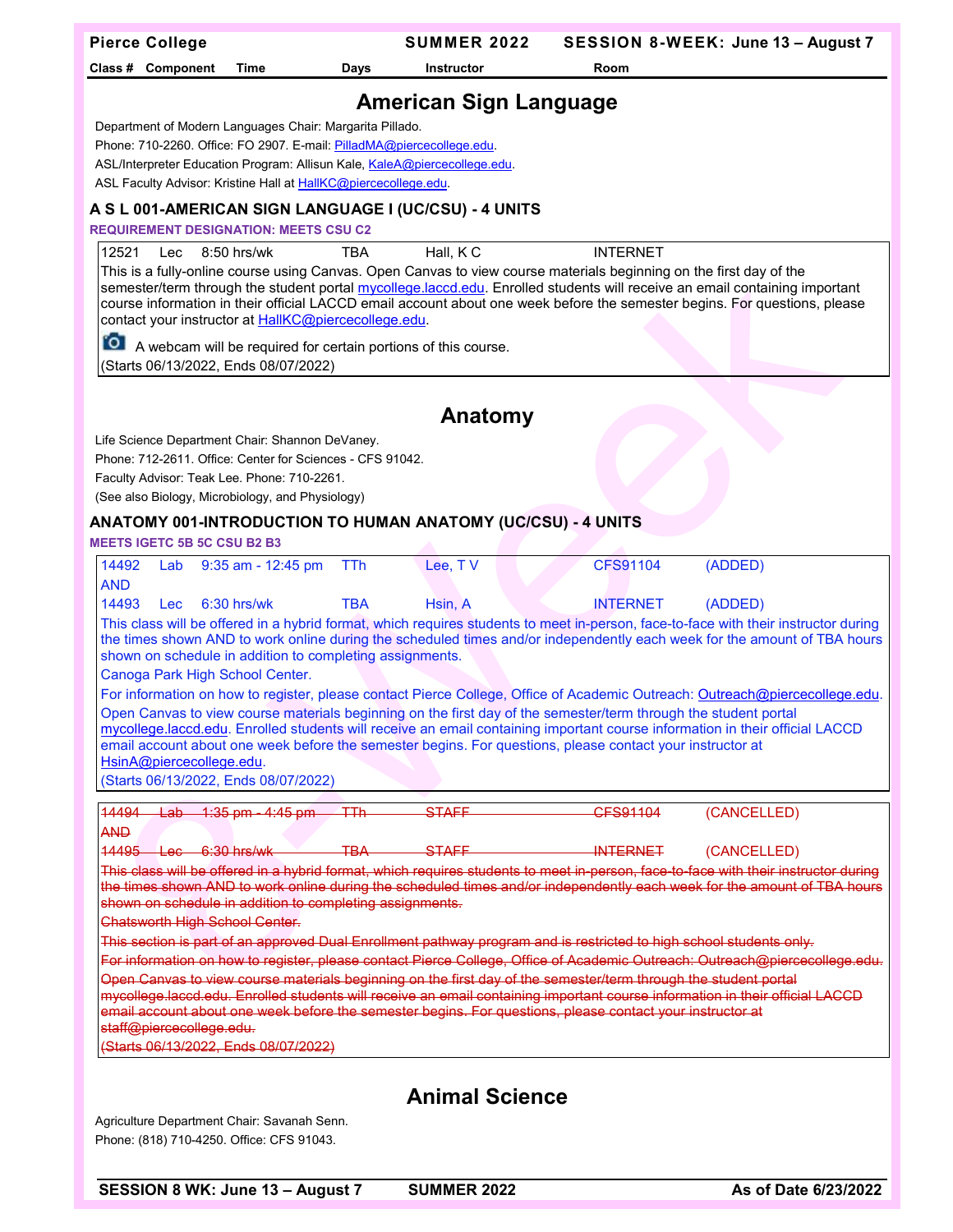| <b>Pierce College</b>                                                                                                                                                                                                                                    | <b>SUMMER 2022</b>                   |                  | SESSION 8-WEEK: June 13 - August 7 |
|----------------------------------------------------------------------------------------------------------------------------------------------------------------------------------------------------------------------------------------------------------|--------------------------------------|------------------|------------------------------------|
| Class # Component<br>Time<br>Days                                                                                                                                                                                                                        | <b>Instructor</b>                    | Room             |                                    |
| Faculty Advisors:                                                                                                                                                                                                                                        |                                      |                  |                                    |
| Veterinary Technology - Dr. Lu Dao. Phone: 710-4160. Office: CFS 91046.                                                                                                                                                                                  |                                      |                  |                                    |
| Pre-Veterinary Science - Dr. Lu Dao. Phone: 710-4160. Office: CFS 91046.                                                                                                                                                                                 |                                      |                  |                                    |
| ANML SC 181A-FIELD WORK - 1 UNIT                                                                                                                                                                                                                         |                                      |                  |                                    |
| 12762<br>$6:30$ hrs/wk<br>Lab<br>TBA<br>A mandatory course orientation via zoom will take place during 6/16/2022 at 2:30 pm. Students who do not attend the first                                                                                        | Dao, L T                             | <b>INTERNET</b>  |                                    |
| meeting will be dropped from the roster. Please check Canvas for more information or contact your instructor at                                                                                                                                          |                                      |                  |                                    |
| DaoLT@piercecollege.edu.<br>This is a fully-online course using Canvas. Open Canvas to view course materials beginning on the first day of the                                                                                                           |                                      |                  |                                    |
| semester/term through the student portal mycollege.laccd.edu. Enrolled students will receive an email containing important                                                                                                                               |                                      |                  |                                    |
| course information in their official LACCD email account about one week before the semester begins. For questions, please<br>contact your instructor at DaoLT@piercecollege.edu.                                                                         |                                      |                  |                                    |
| (Starts 06/13/2022, Ends 08/07/2022)                                                                                                                                                                                                                     |                                      |                  |                                    |
| <b>ANML SC 181B-FIELD WORK - 2 UNITS</b>                                                                                                                                                                                                                 |                                      |                  |                                    |
| 12756<br>13:15 hrs/wk<br><b>TBA</b><br>Lab                                                                                                                                                                                                               | Dao, L T                             | <b>INTERNET</b>  |                                    |
| There is a mandatory orientation meeting required via zoom on June 16, 2022 at 2:30 pm. Students who do not attend will be                                                                                                                               |                                      |                  |                                    |
| dropped from the roster. Please login to the Canvas LMS or contact your instructor for details at DaoLT@piercecollege.edu.<br>This is a fully-online course using Canvas. Open Canvas to view course materials beginning on the first day of the         |                                      |                  |                                    |
| semester/term through the student portal mycollege.laccd.edu. Enrolled students will receive an email containing important                                                                                                                               |                                      |                  |                                    |
| course information in their official LACCD email account about one week before the semester begins. For questions, please<br>contact your instructor at DaoLT@piercecollege.edu.                                                                         |                                      |                  |                                    |
| (Starts 06/13/2022, Ends 08/07/2022)                                                                                                                                                                                                                     |                                      |                  |                                    |
| <b>ANML SC 181C-FIELD WORK - 3 UNITS</b>                                                                                                                                                                                                                 |                                      |                  |                                    |
| 13732<br>20:05 hrs/wk<br>TBA<br>Lab                                                                                                                                                                                                                      | Dao, L T                             | <b>INTERNET</b>  |                                    |
| There is a mandatory orientation meeting required via zoom on June 16, 2022 at 2:30 pm. Students who do not attend will be<br>dropped from the roster. Please login to the Canvas LMS or contact your instructor for details at DaoLT@piercecollege.edu. |                                      |                  |                                    |
| This is a fully-online course using Canvas. Open Canvas to view course materials beginning on the first day of the                                                                                                                                       |                                      |                  |                                    |
| semester/term through the student portal mycollege.laccd.edu. Enrolled students will receive an email containing important<br>course information in their official LACCD email account about one week before the semester begins. For questions, please  |                                      |                  |                                    |
| contact your instructor at DaoLT@piercecollege.edu.                                                                                                                                                                                                      |                                      |                  |                                    |
| (Starts 06/13/2022, Ends 08/07/2022)                                                                                                                                                                                                                     |                                      |                  |                                    |
| <b>ANML SC 181D-FIELD WORK - 4 UNITS</b>                                                                                                                                                                                                                 |                                      |                  |                                    |
| 12757<br>Lab<br>23:50 hrs/wk<br><b>TBA</b>                                                                                                                                                                                                               | Dao, L T                             | <b>INTERNET</b>  |                                    |
| There is a mandatory orientation meeting required via zoom on June 16, 2022 at 2:30 pm. Students who do not attend will be<br>dropped from the roster. Please login to the Canvas LMS or contact your instructor for details at DaoLT@piercecollege.edu. |                                      |                  |                                    |
| This is a fully-online course using Canvas. Open Canvas to view course materials beginning on the first day of the                                                                                                                                       |                                      |                  |                                    |
| semester/term through the student portal mycollege.laccd.edu. Enrolled students will receive an email containing important<br>course information in their official LACCD email account about one week before the semester begins. For questions, please  |                                      |                  |                                    |
| contact your instructor at DaoLT@piercecollege.edu.                                                                                                                                                                                                      |                                      |                  |                                    |
| (Starts 06/13/2022, Ends 08/07/2022)                                                                                                                                                                                                                     |                                      |                  |                                    |
| ANML SC 512-ANATOMY AND PHYSIOLOGY OF ANIMALS LABORATORY (UC/CSU) - 1 UNIT                                                                                                                                                                               |                                      |                  |                                    |
| <b>MEETS IGETC 5C CSU B3</b>                                                                                                                                                                                                                             |                                      |                  |                                    |
| Corequisite: Concurrent enrollment in Animal Science 511. Previous completion of Animal Science 511 with a grade of "C" or better is<br>allowable.                                                                                                       |                                      |                  |                                    |
| 9:00 am - 12:10 pm<br>14666<br><b>ThF</b><br>Lab<br>(Starts 06/13/2022, Ends 08/07/2022)                                                                                                                                                                 | Charette, B                          | <b>CFS 91102</b> | (ADDED)                            |
| <b>ThF</b><br>14667<br>Lab<br>12:30 pm - 3:40 pm<br>(Starts 06/13/2022, Ends 08/07/2022)                                                                                                                                                                 | Charette, B                          | <b>CFS 91102</b> | (ADDED)                            |
|                                                                                                                                                                                                                                                          |                                      |                  |                                    |
|                                                                                                                                                                                                                                                          | <b>Automotive Service Technology</b> |                  |                                    |
| Industrial Technology Department Chair: Elizabeth Cheung.<br>E-mail: CheungEPp@piercecollege.edu.                                                                                                                                                        |                                      |                  |                                    |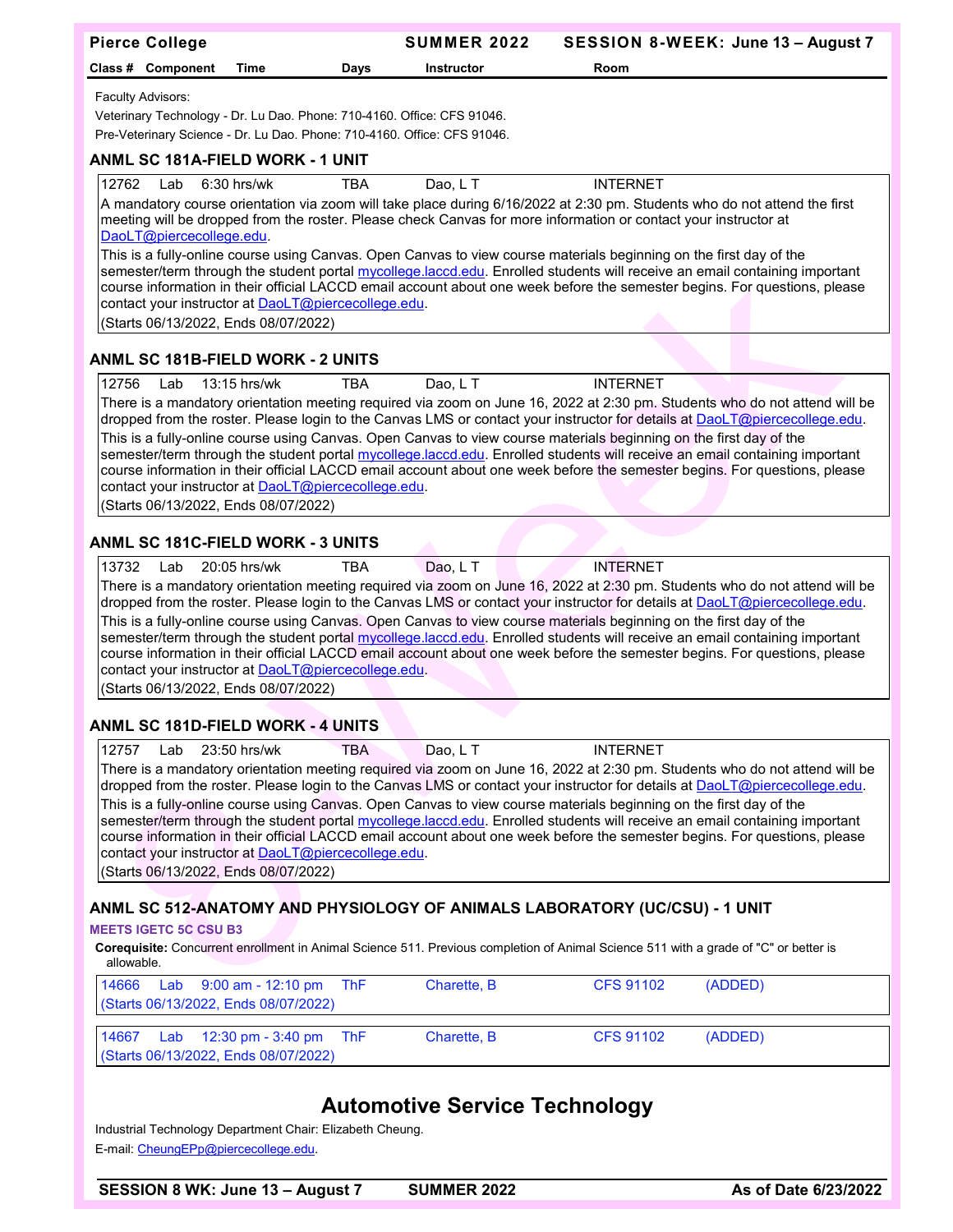|                                                                                             | <b>Pierce College</b>                                                                             |                                                             |            | <b>SUMMER 2022</b>                                                                                              |                  | SESSION 8-WEEK: June 13 - August 7                                                                                                                                                                                                                                                     |  |  |  |
|---------------------------------------------------------------------------------------------|---------------------------------------------------------------------------------------------------|-------------------------------------------------------------|------------|-----------------------------------------------------------------------------------------------------------------|------------------|----------------------------------------------------------------------------------------------------------------------------------------------------------------------------------------------------------------------------------------------------------------------------------------|--|--|--|
|                                                                                             | Class # Component                                                                                 | Time                                                        | Days       | Instructor                                                                                                      | Room             |                                                                                                                                                                                                                                                                                        |  |  |  |
|                                                                                             | A S T Faculty Advisor: T.A. Fortune. Phone: (661) 904-9367.<br>E-mail FortunTA@piercecollege.edu. |                                                             |            |                                                                                                                 |                  |                                                                                                                                                                                                                                                                                        |  |  |  |
| NOTE: PERSONAL AND SAFETY EQUIPMENT REQUIRED FOR ALL AUTOMOTIVE SERVICE TECHNOLOGY CLASSES. |                                                                                                   |                                                             |            |                                                                                                                 |                  |                                                                                                                                                                                                                                                                                        |  |  |  |
|                                                                                             |                                                                                                   | moved online if the need arises.                            |            |                                                                                                                 |                  | A S T courses include both lecture and lab components and students are automatically enrolled in both. The A S T courses are being planned<br>for in-person instruction. Due to the unpredictability of the pandemic, students should be aware that some portion of the courses may be |  |  |  |
|                                                                                             |                                                                                                   |                                                             |            | A S T 041-PRECISION LOWER-END ENGINE BLUEPRINTING AND ASSEMBLY - 3 UNITS                                        |                  |                                                                                                                                                                                                                                                                                        |  |  |  |
| 13779                                                                                       | Lec                                                                                               | $8:00$ am - 10:20 am                                        | <b>MW</b>  | Fortune, T A                                                                                                    | IT 3641          |                                                                                                                                                                                                                                                                                        |  |  |  |
| <b>AND</b><br>13780                                                                         | Lab                                                                                               | 10:30 am - 12:50 pm MW                                      |            | Fortune, T A                                                                                                    | IT 3603          |                                                                                                                                                                                                                                                                                        |  |  |  |
|                                                                                             |                                                                                                   | (Starts 06/13/2022, Ends 08/07/2022)                        |            |                                                                                                                 |                  |                                                                                                                                                                                                                                                                                        |  |  |  |
|                                                                                             |                                                                                                   |                                                             |            |                                                                                                                 |                  |                                                                                                                                                                                                                                                                                        |  |  |  |
|                                                                                             |                                                                                                   | A S T 043-DYNO TUNING FOR PERFORMANCE - 3 UNITS             |            |                                                                                                                 |                  |                                                                                                                                                                                                                                                                                        |  |  |  |
| 12988                                                                                       | Lec                                                                                               | 5:00 pm - 7:20 pm                                           | MW         | Van Dyke, ML                                                                                                    | IT 3640          |                                                                                                                                                                                                                                                                                        |  |  |  |
| <b>AND</b><br>12989                                                                         | Lab                                                                                               | 7:30 pm - 9:50 pm                                           | <b>MW</b>  | Van Dyke, ML                                                                                                    | IT 3610          |                                                                                                                                                                                                                                                                                        |  |  |  |
|                                                                                             |                                                                                                   | (Starts 06/13/2022, Ends 08/07/2022)                        |            |                                                                                                                 |                  |                                                                                                                                                                                                                                                                                        |  |  |  |
|                                                                                             |                                                                                                   |                                                             |            |                                                                                                                 |                  |                                                                                                                                                                                                                                                                                        |  |  |  |
|                                                                                             |                                                                                                   |                                                             |            | A S T 044-PRECISION UPPER-END ENGINE ASSEMBLY - 3 UNITS                                                         |                  |                                                                                                                                                                                                                                                                                        |  |  |  |
| 14555                                                                                       | <b>Lec</b>                                                                                        | $8:00$ am - 10:05 am                                        | TTh        | Fortune, T A                                                                                                    | IT 3641          | (ADDED)                                                                                                                                                                                                                                                                                |  |  |  |
| <b>AND</b><br>14556                                                                         | Lab                                                                                               | 10:15 am - 12:20 pm TTh                                     |            | Fortune, T A                                                                                                    | <b>IT 3603</b>   | (ADDED)                                                                                                                                                                                                                                                                                |  |  |  |
|                                                                                             |                                                                                                   | (Starts 06/13/2022, Ends 08/07/2022)                        |            |                                                                                                                 |                  |                                                                                                                                                                                                                                                                                        |  |  |  |
|                                                                                             |                                                                                                   |                                                             |            |                                                                                                                 |                  |                                                                                                                                                                                                                                                                                        |  |  |  |
| 43781<br><b>AND</b>                                                                         | $-96-$                                                                                            | $-5:15$ pm $-7:20$ pm                                       | <b>TTh</b> | Van Dyke, M L                                                                                                   | <b>IT 3641</b>   | (CANCELLED)                                                                                                                                                                                                                                                                            |  |  |  |
| 13782                                                                                       |                                                                                                   | $\frac{\text{Lab}}{\text{2:30 pm}}$ - 9:35 pm               | 工工         | Fortune. T.A                                                                                                    | <b>IT 3603</b>   | (CANCELLED)                                                                                                                                                                                                                                                                            |  |  |  |
|                                                                                             |                                                                                                   | (Starts 06/13/2022, Ends 08/07/2022)                        |            |                                                                                                                 |                  |                                                                                                                                                                                                                                                                                        |  |  |  |
|                                                                                             |                                                                                                   |                                                             |            |                                                                                                                 |                  |                                                                                                                                                                                                                                                                                        |  |  |  |
|                                                                                             |                                                                                                   |                                                             |            | <b>Biology</b>                                                                                                  |                  |                                                                                                                                                                                                                                                                                        |  |  |  |
|                                                                                             |                                                                                                   | Life Science Department Chair: Shannon DeVaney.             |            |                                                                                                                 |                  |                                                                                                                                                                                                                                                                                        |  |  |  |
|                                                                                             |                                                                                                   | Phone: 712-2611. Office: Center for Sciences - CFS 91042.   |            |                                                                                                                 |                  |                                                                                                                                                                                                                                                                                        |  |  |  |
|                                                                                             |                                                                                                   | Faculty Advisor: Jamie Beavers. Phone: 710-2832.            |            |                                                                                                                 |                  |                                                                                                                                                                                                                                                                                        |  |  |  |
|                                                                                             |                                                                                                   | (See also Anatomy, Microbiology, and Physiology.)           |            |                                                                                                                 |                  |                                                                                                                                                                                                                                                                                        |  |  |  |
|                                                                                             |                                                                                                   |                                                             |            | BIOLOGY 003-INTRODUCTION TO BIOLOGY (UC/CSU) - 4 UNITS                                                          |                  |                                                                                                                                                                                                                                                                                        |  |  |  |
|                                                                                             |                                                                                                   | <b>REQUIREMENT DESIGNATION: MEETS IGETC 5B 5C CSU B2 B3</b> |            |                                                                                                                 |                  |                                                                                                                                                                                                                                                                                        |  |  |  |
| 12372<br><b>AND</b>                                                                         | Lec.                                                                                              | $9:35$ am - 12:45 pm                                        | TTh        | Barr, CR                                                                                                        | CFS 91120        |                                                                                                                                                                                                                                                                                        |  |  |  |
| 12373                                                                                       | Lab                                                                                               | 1:35 pm - 4:45 pm                                           | TTh        | Barr, CR                                                                                                        | <b>CFS 91004</b> |                                                                                                                                                                                                                                                                                        |  |  |  |
|                                                                                             |                                                                                                   | (Starts 06/13/2022, Ends 08/07/2022)                        |            |                                                                                                                 |                  |                                                                                                                                                                                                                                                                                        |  |  |  |
| 13729                                                                                       | Lec                                                                                               | 6:30 hrs/wk                                                 | <b>TBA</b> | Banerjee, R                                                                                                     | <b>INTERNET</b>  |                                                                                                                                                                                                                                                                                        |  |  |  |
| <b>AND</b>                                                                                  |                                                                                                   |                                                             |            |                                                                                                                 |                  |                                                                                                                                                                                                                                                                                        |  |  |  |
| 13730                                                                                       | Lab                                                                                               | 9:35 am - 12:45 pm                                          | TTh        | Barr, CR                                                                                                        | <b>CFS 91004</b> |                                                                                                                                                                                                                                                                                        |  |  |  |
|                                                                                             |                                                                                                   |                                                             |            |                                                                                                                 |                  | This class will be offered in a hybrid format, which requires students to meet in-person, face-to-face with their instructor during                                                                                                                                                    |  |  |  |
|                                                                                             |                                                                                                   | shown on schedule in addition to completing assignments.    |            |                                                                                                                 |                  | the times shown AND to work online during the scheduled times and/or independently each week for the amount of TBA hours                                                                                                                                                               |  |  |  |
|                                                                                             |                                                                                                   |                                                             |            | Open Canvas to view course materials beginning on the first day of the semester/term through the student portal |                  |                                                                                                                                                                                                                                                                                        |  |  |  |
|                                                                                             |                                                                                                   |                                                             |            |                                                                                                                 |                  | mycollege.laccd.edu. Enrolled students will receive an email containing important course information in their official LACCD                                                                                                                                                           |  |  |  |
|                                                                                             |                                                                                                   | staff@piercecollege.edu.                                    |            | email account about one week before the semester begins. For questions, please contact your instructor at       |                  |                                                                                                                                                                                                                                                                                        |  |  |  |
|                                                                                             |                                                                                                   | (Starts 06/13/2022, Ends 08/07/2022)                        |            |                                                                                                                 |                  |                                                                                                                                                                                                                                                                                        |  |  |  |

## **BIOLOGY 185-DIRECTED STUDY - BIOLOGY (CSU) - 1 UNIT**

Note: Enrollment by permission code only.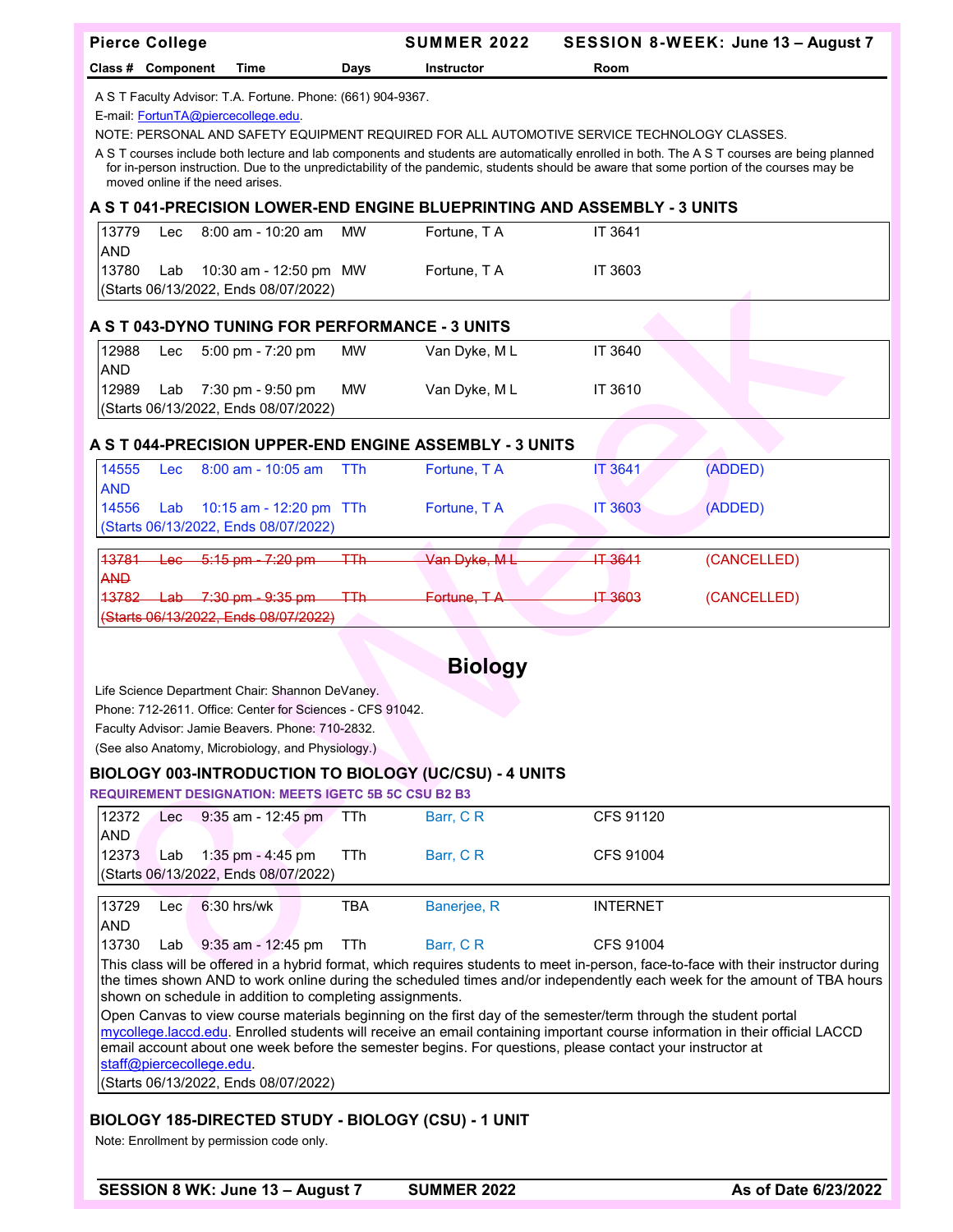| <b>Pierce College</b>         |            |                                                                         |              | <b>SUMMER 2022</b>                                                                                                     |                  | SESSION 8-WEEK: June 13 - August 7                                                                                                                                                                                                                                                          |
|-------------------------------|------------|-------------------------------------------------------------------------|--------------|------------------------------------------------------------------------------------------------------------------------|------------------|---------------------------------------------------------------------------------------------------------------------------------------------------------------------------------------------------------------------------------------------------------------------------------------------|
| Class # Component             |            | Time                                                                    | Days         | <b>Instructor</b>                                                                                                      | Room             |                                                                                                                                                                                                                                                                                             |
| 15286                         | <b>Lec</b> | $2:05$ hrs/wk                                                           | <b>TBA</b>   | Kamajaya, A                                                                                                            | <b>CFS 92004</b> | (ADDED)                                                                                                                                                                                                                                                                                     |
|                               |            |                                                                         |              | BIOLOGY 285-DIRECTED STUDY - BIOLOGY (CSU) - 2 UNITS                                                                   |                  |                                                                                                                                                                                                                                                                                             |
|                               |            |                                                                         |              | Note: Enrollment by add card only. Contact Dr. Raymond Wells at pomsusa@hotmail.com or by telephone at (818) 710-4285. |                  |                                                                                                                                                                                                                                                                                             |
|                               |            | Note: Enrollment by permission code only.                               |              |                                                                                                                        |                  |                                                                                                                                                                                                                                                                                             |
| 15287 Lec                     |            | $4:15$ hrs/wk                                                           | <b>TBA</b>   | Kamajaya, A                                                                                                            | <b>CFS 92004</b> | (ADDED)                                                                                                                                                                                                                                                                                     |
|                               |            |                                                                         |              | <b>Chemistry</b>                                                                                                       |                  |                                                                                                                                                                                                                                                                                             |
|                               |            | Chemistry Department Chair: Sara Harvey.                                |              |                                                                                                                        |                  |                                                                                                                                                                                                                                                                                             |
| Faculty Advisor: Sara Harvey. |            | Phone: 712-2618. Office: CFS 91041. E-mail: HarveySM@piercecollege.edu. |              |                                                                                                                        |                  |                                                                                                                                                                                                                                                                                             |
|                               |            | <b>English Proficiency Recommendation</b>                               |              |                                                                                                                        |                  |                                                                                                                                                                                                                                                                                             |
|                               |            | or higher before enrolling in any chemistry course.                     |              |                                                                                                                        |                  | It is recommended that students whose native language is other than English be enrolled in ESL 87 before enrolling in Chemistry Laboratory<br>courses. Chemistry courses require good reading and writing skills. It is recommended that students be enrolled in or eligible for English 28 |
|                               |            |                                                                         |              | <b>CHEM 060-INTRODUCTION TO GENERAL CHEMISTRY (UC/CSU) - 5 UNITS</b>                                                   |                  |                                                                                                                                                                                                                                                                                             |
|                               |            | <b>REQUIREMENT DESIGNATION: MEETS IGETC 5A 5C CSU B1 B3</b>             |              |                                                                                                                        |                  |                                                                                                                                                                                                                                                                                             |
| Counseling.                   |            |                                                                         |              |                                                                                                                        |                  | Prerequisite: Mathematics 115 with a grade of "C" or better. For courses completed outside of the LACCD, proof of eligibility must be taken to                                                                                                                                              |
| 10481                         | Lec        | 12:00 pm - 1:30 pm                                                      | <b>MTWTh</b> | Latif, A A                                                                                                             | <b>ELM 1700</b>  |                                                                                                                                                                                                                                                                                             |
| <b>AND</b><br>10482           | Lab        | 8:00 am - 11:35 am                                                      | MW           | Nguyen, TH                                                                                                             | CFS 92020        |                                                                                                                                                                                                                                                                                             |
| And                           | Lab        | 10:00 am - 11:10 am                                                     | <b>TTh</b>   | Latif, A A                                                                                                             | <b>CFS 92026</b> |                                                                                                                                                                                                                                                                                             |
|                               |            | (Starts 06/13/2022, Ends 08/07/2022)                                    |              |                                                                                                                        |                  |                                                                                                                                                                                                                                                                                             |
| 11082                         | Lec        | 12:00 pm - 1:30 pm                                                      | <b>MTWTh</b> | Latif, A A                                                                                                             | <b>ELM 1700</b>  |                                                                                                                                                                                                                                                                                             |
| <b>AND</b>                    |            |                                                                         |              |                                                                                                                        |                  |                                                                                                                                                                                                                                                                                             |
| 11083                         | Lab        | $8:00$ am - 11:10 am                                                    | TTh          | Sehati, S                                                                                                              | CFS 92020        |                                                                                                                                                                                                                                                                                             |
| And                           | Lab        | 10:00 am - 11:10 am                                                     | <b>MW</b>    | Latif, A A                                                                                                             | CFS 92026        |                                                                                                                                                                                                                                                                                             |
|                               |            | (Starts 06/13/2022, Ends 08/07/2022)                                    |              |                                                                                                                        |                  |                                                                                                                                                                                                                                                                                             |
| 10487                         | Lec        | $9:30$ am - 11:00 am                                                    | <b>MTWTh</b> | Walker Waugh, M V                                                                                                      | LIVE-OL          |                                                                                                                                                                                                                                                                                             |
| <b>AND</b>                    |            |                                                                         |              |                                                                                                                        |                  |                                                                                                                                                                                                                                                                                             |
| 10493                         | Lab        | 12:00 pm - 3:35 pm                                                      | <b>MW</b>    | Harvey, S M                                                                                                            | CFS 92020        |                                                                                                                                                                                                                                                                                             |
| And                           | Lab        | 12:00 pm - 1:10 pm                                                      | TTh          | Walker Waugh, M V                                                                                                      | LIVE-OL          | This class will be offered in a hybrid format, which requires students to meet in-person, face-to-face with their instructor during                                                                                                                                                         |
|                               |            |                                                                         |              |                                                                                                                        |                  | the times shown AND to work online during the scheduled times and/or independently each week for the amount of TBA hours                                                                                                                                                                    |
|                               |            | shown on schedule in addition to completing assignments.                |              |                                                                                                                        |                  |                                                                                                                                                                                                                                                                                             |
|                               |            |                                                                         |              | Open Canvas to view course materials beginning on the first day of the semester/term through the student portal        |                  | mycollege.laccd.edu. Enrolled students will receive an email containing important course information in their official LACCD                                                                                                                                                                |
|                               |            |                                                                         |              | email account about one week before the semester begins. For questions, please contact your instructor at              |                  |                                                                                                                                                                                                                                                                                             |
|                               |            | WalkerMV@piercecollege.edu.<br>(Starts 06/13/2022, Ends 08/07/2022)     |              |                                                                                                                        |                  |                                                                                                                                                                                                                                                                                             |
|                               |            |                                                                         |              |                                                                                                                        |                  |                                                                                                                                                                                                                                                                                             |
| 10502<br><b>AND</b>           | Lec        | 9:30 am - 11:00 am                                                      | <b>MTWTh</b> | Walker Waugh, M V                                                                                                      | LIVE-OL          |                                                                                                                                                                                                                                                                                             |
| 14181                         | Lab        | 12:00 pm - 3:10 pm                                                      | TTh          | Nguyen, TH                                                                                                             | CFS 92020        |                                                                                                                                                                                                                                                                                             |
| And                           | Lab        | 12:00 pm - 1:10 pm                                                      | <b>MW</b>    | Walker Waugh, M V                                                                                                      | LIVE-OL          |                                                                                                                                                                                                                                                                                             |
|                               |            |                                                                         |              |                                                                                                                        |                  | This class will be offered in a hybrid format, which requires students to meet in-person, face-to-face with their instructor during                                                                                                                                                         |
|                               |            | shown on schedule in addition to completing assignments.                |              |                                                                                                                        |                  | the times shown AND to work online during the scheduled times and/or independently each week for the amount of TBA hours                                                                                                                                                                    |
|                               |            |                                                                         |              | Open Canvas to view course materials beginning on the first day of the semester/term through the student portal        |                  |                                                                                                                                                                                                                                                                                             |
|                               |            |                                                                         |              |                                                                                                                        |                  | mycollege.laccd.edu. Enrolled students will receive an email containing important course information in their official LACCD                                                                                                                                                                |
|                               |            | WalkerMV@piercecollege.edu.                                             |              | email account about one week before the semester begins. For questions, please contact your instructor at              |                  |                                                                                                                                                                                                                                                                                             |
|                               |            | (Starts 06/13/2022, Ends 08/07/2022)                                    |              |                                                                                                                        |                  |                                                                                                                                                                                                                                                                                             |
|                               |            |                                                                         |              |                                                                                                                        |                  |                                                                                                                                                                                                                                                                                             |
| 10514                         | Lec        | 1:45 pm - 3:15 pm                                                       | <b>MTWTh</b> | Latif, A A                                                                                                             | <b>ELM 1700</b>  |                                                                                                                                                                                                                                                                                             |

| <b>SESSION 8 WK: June 13 - August 7</b> | <b>SUMN</b> |
|-----------------------------------------|-------------|
|-----------------------------------------|-------------|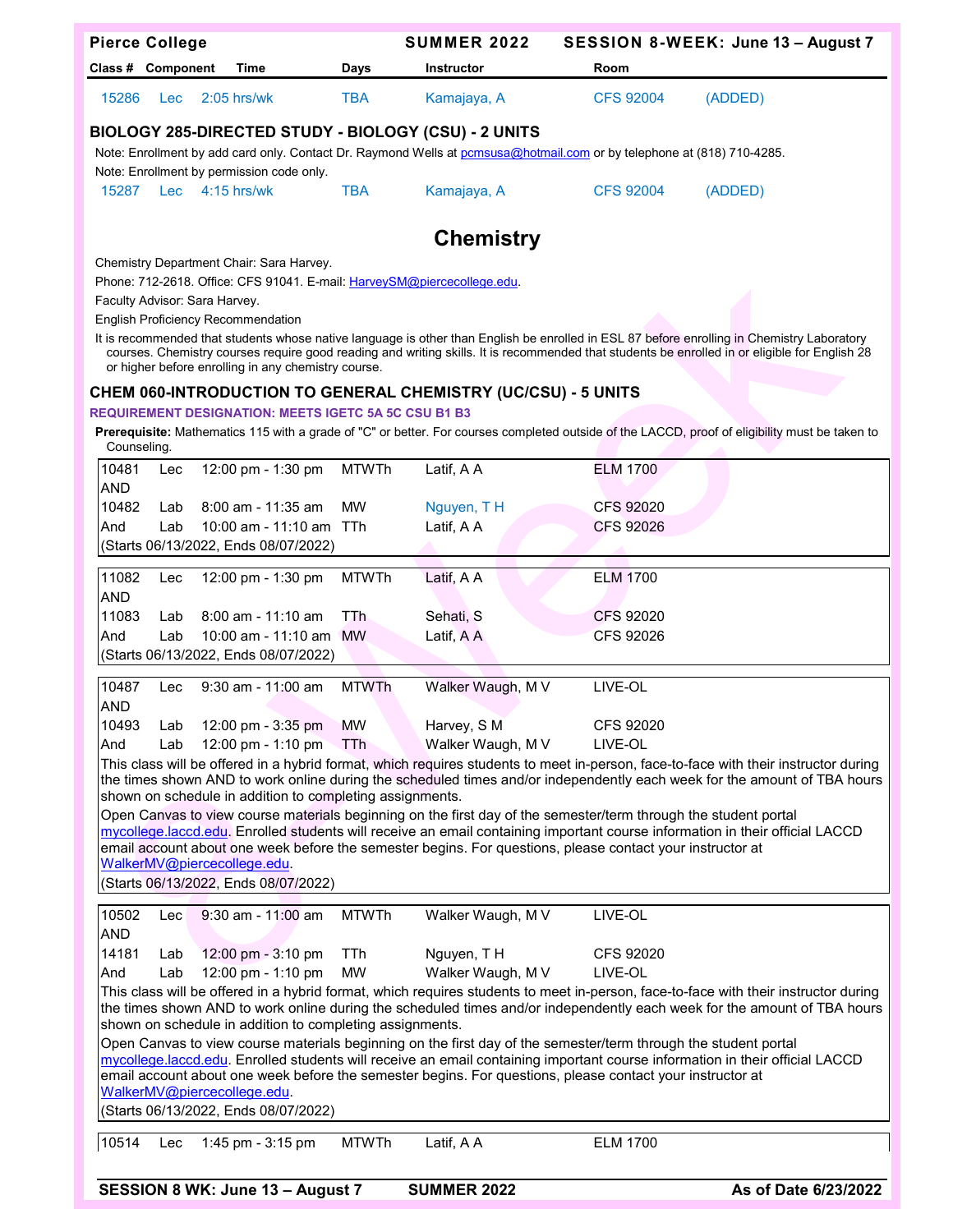|            | <b>Pierce College</b> |                                                 |              | <b>SUMMER 2022</b>     |                      | SESSION 8-WEEK: June 13 - August 7                                                                                                  |
|------------|-----------------------|-------------------------------------------------|--------------|------------------------|----------------------|-------------------------------------------------------------------------------------------------------------------------------------|
|            | Class # Component     | Time                                            | Days         | Instructor             | Room                 |                                                                                                                                     |
| <b>AND</b> |                       |                                                 |              |                        |                      |                                                                                                                                     |
| 10521      | Lab                   | $4:00 \text{ pm} - 7:35 \text{ pm}$             | <b>MW</b>    | Harvey, S M            | CFS 92020            |                                                                                                                                     |
| And        | Lab                   | $4:00 \text{ pm} - 5:10 \text{ pm}$             | TTh          | Latif, A A             | CFS 92026            |                                                                                                                                     |
|            |                       | (Starts 06/13/2022, Ends 08/07/2022)            |              |                        |                      |                                                                                                                                     |
|            |                       |                                                 |              |                        |                      |                                                                                                                                     |
| 40531      | <del>Lec</del>        | <del>1:45 pm - 3:15 pm</del>                    | <b>MTWTh</b> | <del>Latif, A A</del>  | ELM 1700             | (CANCELLED)                                                                                                                         |
| <b>AND</b> |                       |                                                 |              |                        |                      |                                                                                                                                     |
| 40535      |                       | $Lab - 3:30$ pm $-6:40$ pm                      | ŦТh          | <del>Nquyen, T H</del> | CFS 92020            | (CANCELLED)                                                                                                                         |
| And        | <del>Lab</del>        | $4:00 \text{ pm} - 5:10 \text{ pm}$             | <b>MW</b>    | <del>Latif, A A</del>  | <del>CFS 92026</del> |                                                                                                                                     |
|            |                       | <del>(Starts 06/13/2022, Ends 08/07/2022)</del> |              |                        |                      |                                                                                                                                     |
|            |                       |                                                 |              |                        |                      |                                                                                                                                     |
| 13740      | Lec                   | 5:00 pm $-6:30$ pm                              | <b>MW</b>    | Sehati, S              | LIVE-OL              |                                                                                                                                     |
| And        | Lec                   | $5:00 \text{ pm} - 6:30 \text{ pm}$             | TTh          | Sehati, S              | CFS 92026            |                                                                                                                                     |
| <b>AND</b> |                       |                                                 |              |                        |                      |                                                                                                                                     |
| 13741      | Lab                   | $6:50$ pm - 10:00 pm                            | TTh          | Sehati, S              | <b>CFS 92020</b>     |                                                                                                                                     |
| And        | Lab                   | 6:50 pm - 8:00 pm                               | <b>MW</b>    | Sehati, S              | LIVE-OL              |                                                                                                                                     |
|            |                       |                                                 |              |                        |                      | This class will be offered in a hybrid format, which requires students to meet in-person, face-to-face with their instructor during |

the times shown AND to work online during the scheduled times and/or independently each week for the amount of TBA hours shown on schedule in addition to completing assignments.

Open Canvas to view course materials beginning on the first day of the semester/term through the student portal mycollege.laccd.edu. Enrolled students will receive an email containing important course information in their official LACCD email account about one week before the semester begins. For questions, please contact your instructor at [SehatiS@piercecollege.edu.](mailto:SehatiS@piercecollege.edu)

(Starts 06/13/2022, Ends 08/07/2022)

## **CHEM 211-ORGANIC CHEMISTRY FOR SCIENCE MAJORS I (UC/CSU) - 5 UNITS**

#### **REQUIREMENT DESIGNATION: MEETS IGETC 5A 5C CSU B1 B3**

**Prerequisite:** Chemistry 102 or its equivalent with a grade of "C" or better. For courses completed outside of the LACCD, proof of eligibility must be taken to Counseling.

| 10651       | Lec | 10:00 am - 11:30 am MTWTh                      | Tobolowsky, R A | CFS 91023 |
|-------------|-----|------------------------------------------------|-----------------|-----------|
| <b>JAND</b> |     |                                                |                 |           |
| 10653       |     | Lab $12:30 \text{ pm} - 3:50 \text{ pm}$ MTWTh | Tobolowsky, R A | CFS 92022 |
|             |     | (Starts 06/13/2022, Ends 08/07/2022)           |                 |           |

# **Child Development**

Child Development Department Chair: Patricia Doelitzsch.

Phone: 710-4426. Office: CDAD 6204.

E-mail[: DoelitPA@piercecollege.edu.](mailto:DoelitPA@piercecollege.edu) 

#### **CH DEV 007-INTRODUCTION TO CURRICULUM IN EARLY CHILDHOOD EDUCATION (CSU) - 3 UNITS**

12985 Lec 9:35 am - 11:00 am MTWTh Doelitzsch, P A LIVE-OL

This class requires students to be online and interacting with their instructor during the times shown in class schedule in addition to completing assignments.

This is a fully-online course using Canvas. Open Canvas to view course materials beginning on the first day of the semester/term through the student portal mycollege.laccd.edu. Enrolled students will receive an email containing important course information in their official LACCD email account about one week before the semester begins. For questions, please contact your instructor at [DoelitPA@piercecollege.edu.](mailto:DoelitPA@piercecollege.edu)

This class uses free, online materials, also known as Open Educational Resources (OER). Contact the instructor for more information.

**O** A webcam will be required for certain portions of this course.

(Starts 06/13/2022, Ends 08/07/2022)

# **Computer Information Systems**

If you wish to waive prerequisite(s) please contact the Department Chair and Faculty Advisor. Computer Science Department Chair: Natalia Grigoriants. Phone: 719-6458. Office: 1505B. Email[: GrigorN@piercecollege.edu.](mailto:GrigorN@piercecollege.edu)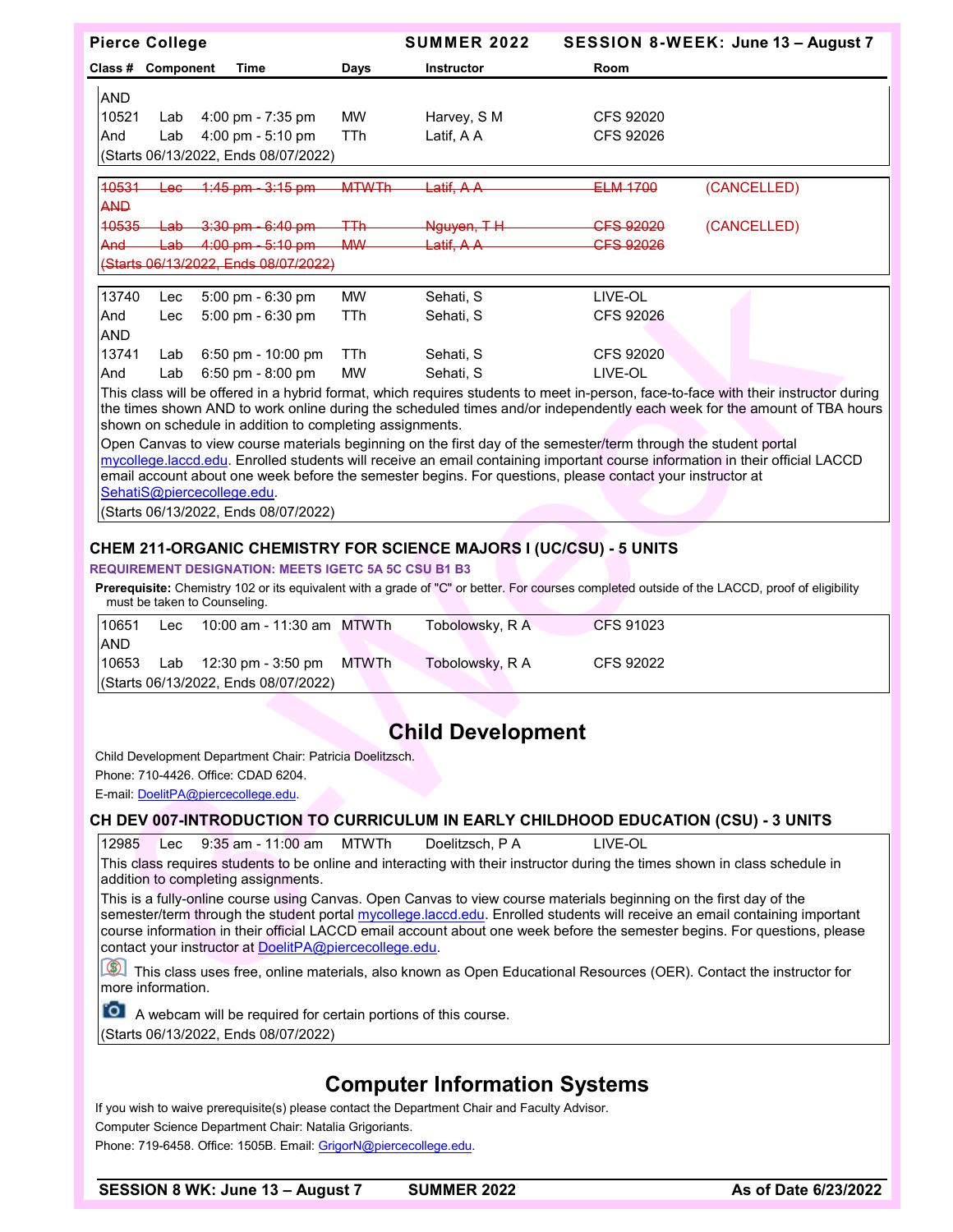|                     | <b>Pierce College</b>                                                                                                                                                                                                                                                                                                                                                                                                                                                          |                                                                                                      |            | <b>SUMMER 2022</b>                                                                                                 |                 | SESSION 8-WEEK: June 13 - August 7                                                                                                                                                                                                                      |  |  |  |
|---------------------|--------------------------------------------------------------------------------------------------------------------------------------------------------------------------------------------------------------------------------------------------------------------------------------------------------------------------------------------------------------------------------------------------------------------------------------------------------------------------------|------------------------------------------------------------------------------------------------------|------------|--------------------------------------------------------------------------------------------------------------------|-----------------|---------------------------------------------------------------------------------------------------------------------------------------------------------------------------------------------------------------------------------------------------------|--|--|--|
|                     | Class # Component                                                                                                                                                                                                                                                                                                                                                                                                                                                              | Time                                                                                                 | Days       | Instructor                                                                                                         | Room            |                                                                                                                                                                                                                                                         |  |  |  |
|                     |                                                                                                                                                                                                                                                                                                                                                                                                                                                                                | Faculty Advisor: Sue Krimm.<br>Phone: 710-4314. Office: COSC 1500. Email: KrimmSG@piercecollege.edu. |            |                                                                                                                    |                 |                                                                                                                                                                                                                                                         |  |  |  |
|                     | CIS 101-INTRODUCTION TO COMPUTERS AND THEIR USES (UC/CSU) - 3 UNITS                                                                                                                                                                                                                                                                                                                                                                                                            |                                                                                                      |            |                                                                                                                    |                 |                                                                                                                                                                                                                                                         |  |  |  |
| 13654               | Lec                                                                                                                                                                                                                                                                                                                                                                                                                                                                            | $6:30$ hrs/wk                                                                                        | <b>TBA</b> | Grigoriants, N                                                                                                     | <b>INTERNET</b> |                                                                                                                                                                                                                                                         |  |  |  |
| AND<br>13655        | Lab                                                                                                                                                                                                                                                                                                                                                                                                                                                                            | 2:05 hrs/wk                                                                                          | TBA        | Grigoriants, N                                                                                                     | <b>INTERNET</b> |                                                                                                                                                                                                                                                         |  |  |  |
|                     |                                                                                                                                                                                                                                                                                                                                                                                                                                                                                |                                                                                                      |            |                                                                                                                    |                 |                                                                                                                                                                                                                                                         |  |  |  |
|                     | This is a fully-online course using Canvas. Open Canvas to view course materials beginning on the first day of the<br>semester/term through the student portal mycollege.laccd.edu. Enrolled students will receive an email containing important<br>course information in their official LACCD email account about one week before the semester begins. For questions, please<br>contact your instructor at GrigorN@piercecollege.edu.<br>(Starts 06/13/2022, Ends 08/07/2022) |                                                                                                      |            |                                                                                                                    |                 |                                                                                                                                                                                                                                                         |  |  |  |
|                     |                                                                                                                                                                                                                                                                                                                                                                                                                                                                                |                                                                                                      |            | CIS 224-ROUTING AND SWITCHING ESSENTIALS (CSU) - 3 UNITS                                                           |                 |                                                                                                                                                                                                                                                         |  |  |  |
|                     |                                                                                                                                                                                                                                                                                                                                                                                                                                                                                | 587 with a grade of "C" or better is allowable.                                                      |            |                                                                                                                    |                 | Corequisite: CIS 210, CO INFO 587, or CO SCI 587 with a grade of "C" or better. Previous completion of CIS 210, CO INFO 587, or CO SCI                                                                                                                  |  |  |  |
| 14565<br><b>AND</b> | <b>Lec</b>                                                                                                                                                                                                                                                                                                                                                                                                                                                                     | 4:15 hrs/wk                                                                                          | <b>TBA</b> | Schamus, D P                                                                                                       | <b>INTERNET</b> | (ADDED)                                                                                                                                                                                                                                                 |  |  |  |
| 14566               | Lab                                                                                                                                                                                                                                                                                                                                                                                                                                                                            | 7:00 pm - 8:15 pm                                                                                    | Τ          | Schamus, D P                                                                                                       | LIVE-OL         | (ADDED)                                                                                                                                                                                                                                                 |  |  |  |
| And                 | Lab                                                                                                                                                                                                                                                                                                                                                                                                                                                                            | $2:50$ hrs/wk                                                                                        | <b>TBA</b> | Schamus, D P                                                                                                       | <b>INTERNET</b> |                                                                                                                                                                                                                                                         |  |  |  |
|                     |                                                                                                                                                                                                                                                                                                                                                                                                                                                                                | completing assignments.<br>This class has weekly Q&A sessions.                                       |            | during the times shown and to work online independently each week for the amount of TBA time shown in addition to  |                 | This class will be offered in an online blended format, which requires students to be online and interacting with their instructor                                                                                                                      |  |  |  |
|                     |                                                                                                                                                                                                                                                                                                                                                                                                                                                                                |                                                                                                      |            | This is a fully-online course using Canvas. Open Canvas to view course materials beginning on the first day of the |                 |                                                                                                                                                                                                                                                         |  |  |  |
|                     |                                                                                                                                                                                                                                                                                                                                                                                                                                                                                | contact your instructor at SchamuDP@piercecollege.edu.<br>(Starts 06/13/2022, Ends 08/07/2022)       |            |                                                                                                                    |                 | semester/term through the student portal mycollege.laccd.edu. Enrolled students will receive an email containing important<br>course information in their official LACCD email account about one week before the semester begins. For questions, please |  |  |  |
|                     |                                                                                                                                                                                                                                                                                                                                                                                                                                                                                |                                                                                                      |            |                                                                                                                    |                 |                                                                                                                                                                                                                                                         |  |  |  |
|                     |                                                                                                                                                                                                                                                                                                                                                                                                                                                                                |                                                                                                      |            |                                                                                                                    |                 |                                                                                                                                                                                                                                                         |  |  |  |
|                     |                                                                                                                                                                                                                                                                                                                                                                                                                                                                                |                                                                                                      |            | <b>Computer Science</b>                                                                                            |                 |                                                                                                                                                                                                                                                         |  |  |  |
|                     |                                                                                                                                                                                                                                                                                                                                                                                                                                                                                | Computer Science Department Chair: Natalia Grigoriants.                                              |            | If you wish to waive prerequisite(s) please contact the Department Chair and Faculty Advisor.                      |                 |                                                                                                                                                                                                                                                         |  |  |  |
|                     |                                                                                                                                                                                                                                                                                                                                                                                                                                                                                | Phone: 719-6458. Office: 1505B. Email: GrigorN@piercecollege.edu.                                    |            |                                                                                                                    |                 |                                                                                                                                                                                                                                                         |  |  |  |
|                     |                                                                                                                                                                                                                                                                                                                                                                                                                                                                                | Faculty Advisor: Sue Krimm.                                                                          |            |                                                                                                                    |                 |                                                                                                                                                                                                                                                         |  |  |  |
|                     |                                                                                                                                                                                                                                                                                                                                                                                                                                                                                | Phone: 710-4314. Office: COSC 1500. Email: KrimmSG@piercecollege.edu.                                |            |                                                                                                                    |                 |                                                                                                                                                                                                                                                         |  |  |  |
|                     |                                                                                                                                                                                                                                                                                                                                                                                                                                                                                | CS 116-PROGRAMMING IN C++ (UC/CSU) - 3 UNITS                                                         |            |                                                                                                                    |                 |                                                                                                                                                                                                                                                         |  |  |  |
| 13736               | Lab                                                                                                                                                                                                                                                                                                                                                                                                                                                                            | 7:00 pm - 9:00 pm                                                                                    | M          | Celada, L J                                                                                                        | LIVE-OL         |                                                                                                                                                                                                                                                         |  |  |  |
| And                 | Lab                                                                                                                                                                                                                                                                                                                                                                                                                                                                            | $1:00$ hrs/wk                                                                                        | <b>TBA</b> | Celada, L J                                                                                                        | <b>INTERNET</b> |                                                                                                                                                                                                                                                         |  |  |  |
| <b>AND</b><br>13737 |                                                                                                                                                                                                                                                                                                                                                                                                                                                                                | $6:30$ hrs/wk                                                                                        | <b>TBA</b> | Celada, L J                                                                                                        | <b>INTERNET</b> |                                                                                                                                                                                                                                                         |  |  |  |
|                     | Lec                                                                                                                                                                                                                                                                                                                                                                                                                                                                            |                                                                                                      |            |                                                                                                                    |                 | This class will be offered in an online blended format, which requires students to be online and interacting with their instructor                                                                                                                      |  |  |  |
|                     |                                                                                                                                                                                                                                                                                                                                                                                                                                                                                | completing assignments.                                                                              |            | during the times shown and to work online independently each week for the amount of TBA time shown in addition to  |                 |                                                                                                                                                                                                                                                         |  |  |  |
|                     |                                                                                                                                                                                                                                                                                                                                                                                                                                                                                |                                                                                                      |            | This is a fully-online course using Canvas. Open Canvas to view course materials beginning on the first day of the |                 |                                                                                                                                                                                                                                                         |  |  |  |
|                     |                                                                                                                                                                                                                                                                                                                                                                                                                                                                                |                                                                                                      |            |                                                                                                                    |                 | semester/term through the student portal mycollege.laccd.edu. Enrolled students will receive an email containing important<br>course information in their official LACCD email account about one week before the semester begins. For questions, please |  |  |  |
|                     |                                                                                                                                                                                                                                                                                                                                                                                                                                                                                | contact your instructor at CeladaLJ@piercecollege.edu.                                               |            |                                                                                                                    |                 |                                                                                                                                                                                                                                                         |  |  |  |
|                     |                                                                                                                                                                                                                                                                                                                                                                                                                                                                                | (Starts 06/13/2022, Ends 08/07/2022)                                                                 |            |                                                                                                                    |                 |                                                                                                                                                                                                                                                         |  |  |  |
| 15058               | Lec                                                                                                                                                                                                                                                                                                                                                                                                                                                                            | 6:30 hrs/wk                                                                                          | <b>TBA</b> | Celada, L J                                                                                                        | <b>INTERNET</b> | (ADDED)                                                                                                                                                                                                                                                 |  |  |  |
| <b>AND</b>          |                                                                                                                                                                                                                                                                                                                                                                                                                                                                                |                                                                                                      |            |                                                                                                                    |                 |                                                                                                                                                                                                                                                         |  |  |  |
| 15059               | Lab                                                                                                                                                                                                                                                                                                                                                                                                                                                                            | 6:00 pm - 8:00 pm                                                                                    | Τ          | Celada, L J                                                                                                        | LIVE-OL         | (ADDED)                                                                                                                                                                                                                                                 |  |  |  |
|                     |                                                                                                                                                                                                                                                                                                                                                                                                                                                                                | completing assignments.                                                                              |            | during the times shown and to work online independently each week for the amount of TBA time shown in addition to  |                 | This class will be offered in an online blended format, which requires students to be online and interacting with their instructor                                                                                                                      |  |  |  |
|                     |                                                                                                                                                                                                                                                                                                                                                                                                                                                                                |                                                                                                      |            | This is a fully-online course using Canvas. Open Canvas to view course materials beginning on the first day of the |                 |                                                                                                                                                                                                                                                         |  |  |  |
|                     |                                                                                                                                                                                                                                                                                                                                                                                                                                                                                |                                                                                                      |            |                                                                                                                    |                 | semester/term through the student portal mycollege.laccd.edu. Enrolled students will receive an email containing important                                                                                                                              |  |  |  |
|                     |                                                                                                                                                                                                                                                                                                                                                                                                                                                                                | SESSION 8 WK: June 13 - August 7                                                                     |            | <b>SUMMER 2022</b>                                                                                                 |                 | As of Date 6/23/2022                                                                                                                                                                                                                                    |  |  |  |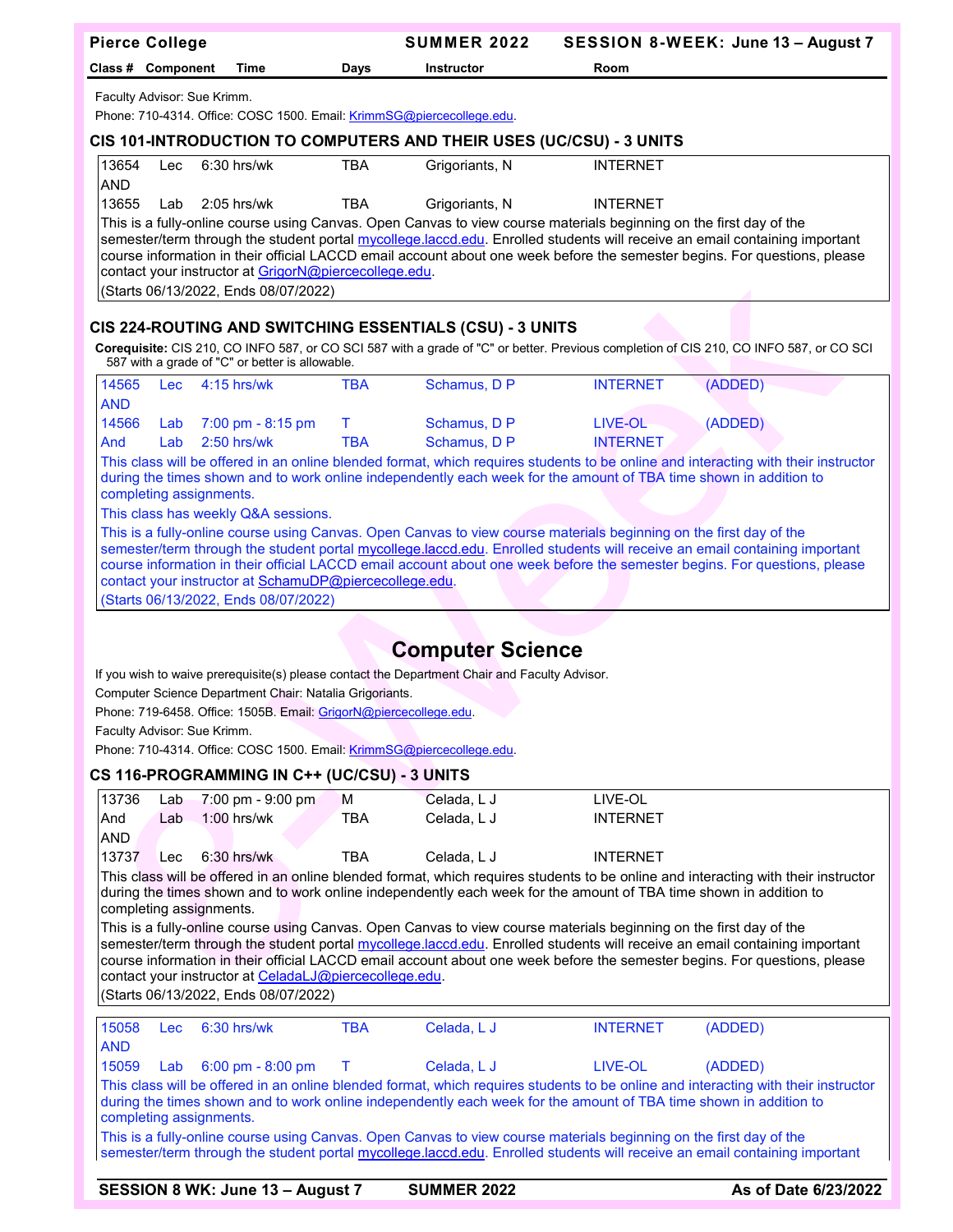| <b>Pierce College</b>                                                                                                                                                                               |            | <b>SUMMER 2022</b>                       | SESSION 8-WEEK: June 13 - August 7                                                                                                                                                                                                                                                                                                                                                                                                                                                                                            |
|-----------------------------------------------------------------------------------------------------------------------------------------------------------------------------------------------------|------------|------------------------------------------|-------------------------------------------------------------------------------------------------------------------------------------------------------------------------------------------------------------------------------------------------------------------------------------------------------------------------------------------------------------------------------------------------------------------------------------------------------------------------------------------------------------------------------|
| Class # Component<br>Time                                                                                                                                                                           | Days       | <b>Instructor</b>                        | Room                                                                                                                                                                                                                                                                                                                                                                                                                                                                                                                          |
| contact your instructor at CeladaLJ@piercecollege.edu.<br>(Starts 06/13/2022, Ends 08/07/2022)                                                                                                      |            |                                          | course information in their official LACCD email account about one week before the semester begins. For questions, please                                                                                                                                                                                                                                                                                                                                                                                                     |
| Industrial Technology Department Chair: Elizabeth Cheung.<br>Phone: 710-4427, Office: AT 3803.<br>E-mail: CheungEP@piercecollege.edu.<br><b>EGD TEK 101-ENGINEERING GRAPHICS (UC/CSU) - 3 UNITS</b> |            | <b>Engineering Graphics &amp; Design</b> |                                                                                                                                                                                                                                                                                                                                                                                                                                                                                                                               |
| 14153<br>$4:15$ hrs/wk<br>Lec                                                                                                                                                                       | <b>TBA</b> | Allen, D E                               | <b>INTERNET</b>                                                                                                                                                                                                                                                                                                                                                                                                                                                                                                               |
| <b>AND</b>                                                                                                                                                                                          |            |                                          |                                                                                                                                                                                                                                                                                                                                                                                                                                                                                                                               |
| 14154<br>Lab<br>6:00 pm - 8:05 pm<br>shown on schedule in addition to completing assignments.                                                                                                       | TTh        | Allen, D E                               | AT 3804<br>This class will be offered in a hybrid format, which requires students to meet in-person, face-to-face with their instructor during<br>the times shown AND to work online during the scheduled times and/or independently each week for the amount of TBA hours<br>Open Canvas to view course materials beginning on the first day of the semester/term through the student portal<br>mycollege.laccd.edu. Enrolled students will receive an email containing important course information in their official LACCD |
| email account about one week before the semester begins. For questions, please contact your instructor at<br>AllenDE@piercecollege.edu.                                                             |            |                                          |                                                                                                                                                                                                                                                                                                                                                                                                                                                                                                                               |
| $^{\circledR}$<br>more information.<br>(Starts 06/13/2022, Ends 08/07/2022)                                                                                                                         |            |                                          | This class is taught on campus and students may attend either in person or online (DD: dual delivery) through Zoom.<br>This class uses free, online materials, also known as Open Educational Resources (OER). Contact the instructor for                                                                                                                                                                                                                                                                                     |
|                                                                                                                                                                                                     |            |                                          |                                                                                                                                                                                                                                                                                                                                                                                                                                                                                                                               |
| 14155<br>$4:15$ hrs/wk<br>Lec<br><b>AND</b>                                                                                                                                                         | <b>TBA</b> | Allen, D E                               | <b>INTERNET</b>                                                                                                                                                                                                                                                                                                                                                                                                                                                                                                               |
| 14156<br>6:00 pm - 8:05 pm<br>Lab<br>completing assignments.                                                                                                                                        | TTh        | Allen, D E                               | LIVE-OL<br>This class will be offered in an online blended format, which requires students to be online and interacting with their instructor<br>during the times shown and to work online independently each week for the amount of TBA time shown in addition to                                                                                                                                                                                                                                                            |
| contact your instructor at <b>AllenDE@piercecollege.edu</b> .                                                                                                                                       |            |                                          | This is a fully-online course using Canvas. Open Canvas to view course materials beginning on the first day of the<br>semester/term through the student portal mycollege.laccd.edu. Enrolled students will receive an email containing important<br>course information in their official LACCD email account about one week before the semester begins. For questions, please                                                                                                                                                 |
| more information.<br>(Starts 06/13/2022, Ends 08/07/2022)                                                                                                                                           |            |                                          | This class uses free, online materials, also known as Open Educational Resources (OER). Contact the instructor for                                                                                                                                                                                                                                                                                                                                                                                                            |
|                                                                                                                                                                                                     |            |                                          |                                                                                                                                                                                                                                                                                                                                                                                                                                                                                                                               |
|                                                                                                                                                                                                     |            | <b>Engineering, General</b>              |                                                                                                                                                                                                                                                                                                                                                                                                                                                                                                                               |
| Industrial Technology Department Chair: Elizabeth Cheung.<br>Phone: 710-4427, Office: AT 3803.<br>E-mail: CheungEP@piercecollege.edu.                                                               |            |                                          |                                                                                                                                                                                                                                                                                                                                                                                                                                                                                                                               |
| <b>ENG GEN 151-MATERIALS OF ENGINEERING (UC/CSU) - 3 UNITS</b>                                                                                                                                      |            |                                          |                                                                                                                                                                                                                                                                                                                                                                                                                                                                                                                               |
| must be taken to Counseling.                                                                                                                                                                        |            |                                          | Prerequisite: Chemistry 101 and Physics 101 with a grade of "C" or better. For courses completed outside of the LACCD, proof of eligibility                                                                                                                                                                                                                                                                                                                                                                                   |
| 12403<br>$6:30$ hrs/wk<br>Lec<br>contact your instructor at GaoEX@piercecollege.edu.<br>(Starts 06/13/2022, Ends 08/07/2022)                                                                        | <b>TBA</b> | Gao, EX                                  | <b>INTERNET</b><br>This is a fully-online course using Canvas. Open Canvas to view course materials beginning on the first day of the<br>semester/term through the student portal mycollege.laccd.edu. Enrolled students will receive an email containing important<br>course information in their official LACCD email account about one week before the semester begins. For questions, please                                                                                                                              |
|                                                                                                                                                                                                     |            |                                          |                                                                                                                                                                                                                                                                                                                                                                                                                                                                                                                               |
|                                                                                                                                                                                                     |            | <b>English</b>                           |                                                                                                                                                                                                                                                                                                                                                                                                                                                                                                                               |
| English Department Chair: Brad Saenz.<br>Phone: 710-3355. Office: FO 2200.                                                                                                                          |            |                                          |                                                                                                                                                                                                                                                                                                                                                                                                                                                                                                                               |
| SESSION 8 WK: June 13 - August 7                                                                                                                                                                    |            | <b>SUMMER 2022</b>                       | As of Date 6/23/2022                                                                                                                                                                                                                                                                                                                                                                                                                                                                                                          |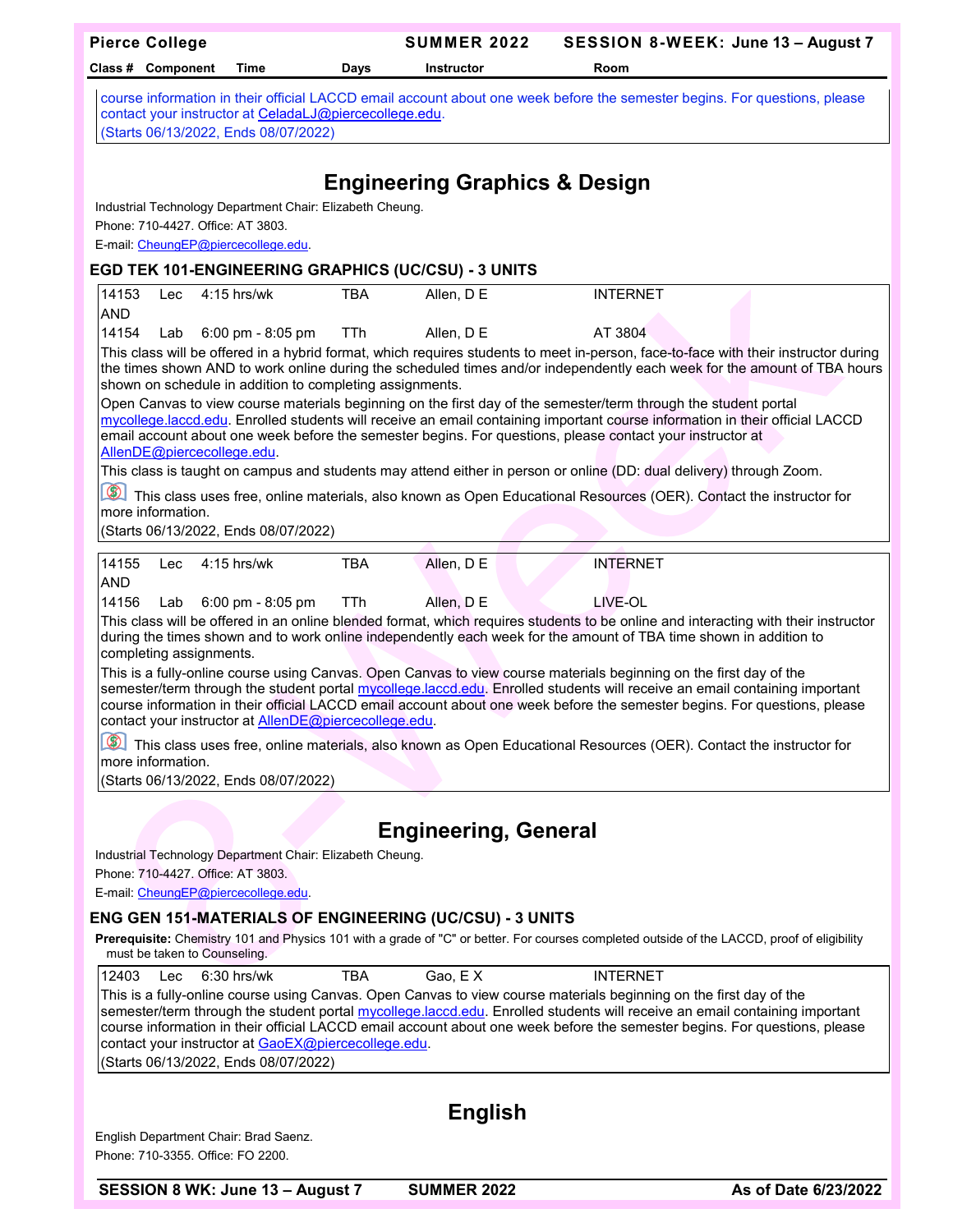| <b>Pierce College</b> |                   |      |      | <b>SUMMER 2022</b> | SESSION 8-WEEK: June 13 - August 7 |
|-----------------------|-------------------|------|------|--------------------|------------------------------------|
|                       | Class # Component | Time | Davs | Instructor         | <b>Room</b>                        |

Faculty Advisor: Brad Saenz.

In keeping with AB 705, students who have graduated from a US High School within the last 10 years are eligible to enroll in English 101 automatically. The college makes the following recommendations based on high school GPA:

GPA greater than 2.6 -- English 101

GPA between 1.9 and 2.6 -- English 101 and are recommended to enroll in English 72, a support course

GPA less than 1.9 -- English 101 and are highly recommended to enroll in English 72, a support course

Students who are not able to provide enough information for automated placement, who have been away from high school for more than 10 years, or did not attend or graduate from a US high school or earn a GED or CA High School Proficiency certificate, may use the Guided Selfplacement process. This will likely involve meeting with a counselor or other college officer to discuss topics such as the following in order for the student to place him/herself:

-Courses taken and grades received

-The transfer-level English and math courses offered at the student's home college, and which of them (if any) are required for the student's chosen major, general education plan, or transfer plan

-The support courses and services offered to students enrolled in transfer-level courses

-Students' rights under the AB 705 law

The Guided Self-placement process cannot require the student to take any exam or test, solve any problems, provide any writing samples, or review any sample questions, problems, or prompts.

## **ENGLISH 101-COLLEGE READING AND COMPOSITION I (UC/CSU) - 3 UNITS**

#### **REQUIREMENT DESIGNATION: MEETS IGETC 1A CSU A2**

**Prerequisite:** English 28 with a grade of "C" or better, or appropriate skill level demonstrated through the English placement process. For courses completed outside of the LACCD, proof of eligibility must be taken to Counseling.

| 1 A A   | $\sim$ | חכ<br>$\lambda \lambda \lambda$                  |             | ∟ו∧כ                                                                                                                                                                                                                                 | "ANG |
|---------|--------|--------------------------------------------------|-------------|--------------------------------------------------------------------------------------------------------------------------------------------------------------------------------------------------------------------------------------|------|
| _______ | ╍      | $\overline{u}$ , we have a set of $\overline{u}$ | <u>тот.</u> | <u>The Communication of the Communication of the Communication of the Communication of the Communication of the Communication of the Communication of the Communication of the Communication of the Communication of the Communi</u> | ---  |
|         |        |                                                  |             |                                                                                                                                                                                                                                      |      |

Daniel Pearl High School Center.

This section is part of an approved Dual Enrollment pathway program and is restricted to high

on how to register, please contact Pierce College, Office of Academic

is a fully-online course using Canvas. Open Canvas to view course materials beginning on the first day of the semester/term through the student portal mycollege.laccd.edu. Enrolled students will receive an email containing important course information in their official LACCD email account about one week before the semester begins. For questions, please contact your instructor at [staff@piercecollege.edu.](mailto:staff@piercecollege.edu)

(Starts 06/13/2022, Ends 08/07/2022)

# **English As A Second Language**

English Department Chair: Brad Saenz.

Phone: 710-3355. Office: FO 2200.

Faculty Advisor: Brad Saenz.

#### ENGLISH PLACEMENT PROCESS FOR NON-NATIVE SPEAKERS OF ENGLISH.

Students who apply to the Los Angeles Community College District (LACCD) using CCCApply or have updated their placement information using the LACCD MMAP Web Form on their To-Do Checklist will be placed into tiers (groups) of courses in English. Those who choose to complete ESL placement will be placed into an ESL tier, as well. Each tier includes the transfer-level courses cleared for enrollment, as well as optional or required support courses intended to help students succeed in transfer-level coursework in that tier. These tiers will be combined to produce an "E" placement level (English plus ESL, if completed), which will be shown on the online Student Portal Assessment Page.

ENGLISH and ESL Placement Criteria

#### English as a Second Language (ESL)

Each LACCD college uses its own criteria for ESL placement. In most cases, these involve a combination of a placement exam score and the Multiple-Measures Assessment Project (MMAP) placement criteria, which place students based on their anticipated success rates using high school performance data (like grade point average). Note: ESL placement does not override English placement.

#### Guided Self-Placement

Students who are not able to provide enough information for automated placement, who have been away from high school for more than 10 years, or did not attend or graduate from a US high school or earn a GED or CA High School Proficiency certificate, may use the Guided Selfplacement process. This will likely involve meeting with a counselor or other college officer to discuss topics such as the following in order for the student to place him/herself:

-Courses taken and grades received

-The transfer-level English and math courses offered at the student's home college, and which of them (if any) are required for the student's chosen major, general education plan, or transfer plan

-The support courses and services offered to students enrolled in transfer-level courses

-Students' rights under the AB 705 law

The Guided Self-placement process cannot require the student to take any exam or test, solve any problems, provide any writing samples, or review any sample questions, problems, or prompts.

## **E.S.L. 005A-COLLEGE ESL V: WRITING AND GRAMMAR (UC/CSU) - 6 UNITS**

**SESSION 8 WK: June 13 – August 7 SUMMER 2022 As of Date 6/23/2022** As of Date 6/23/2022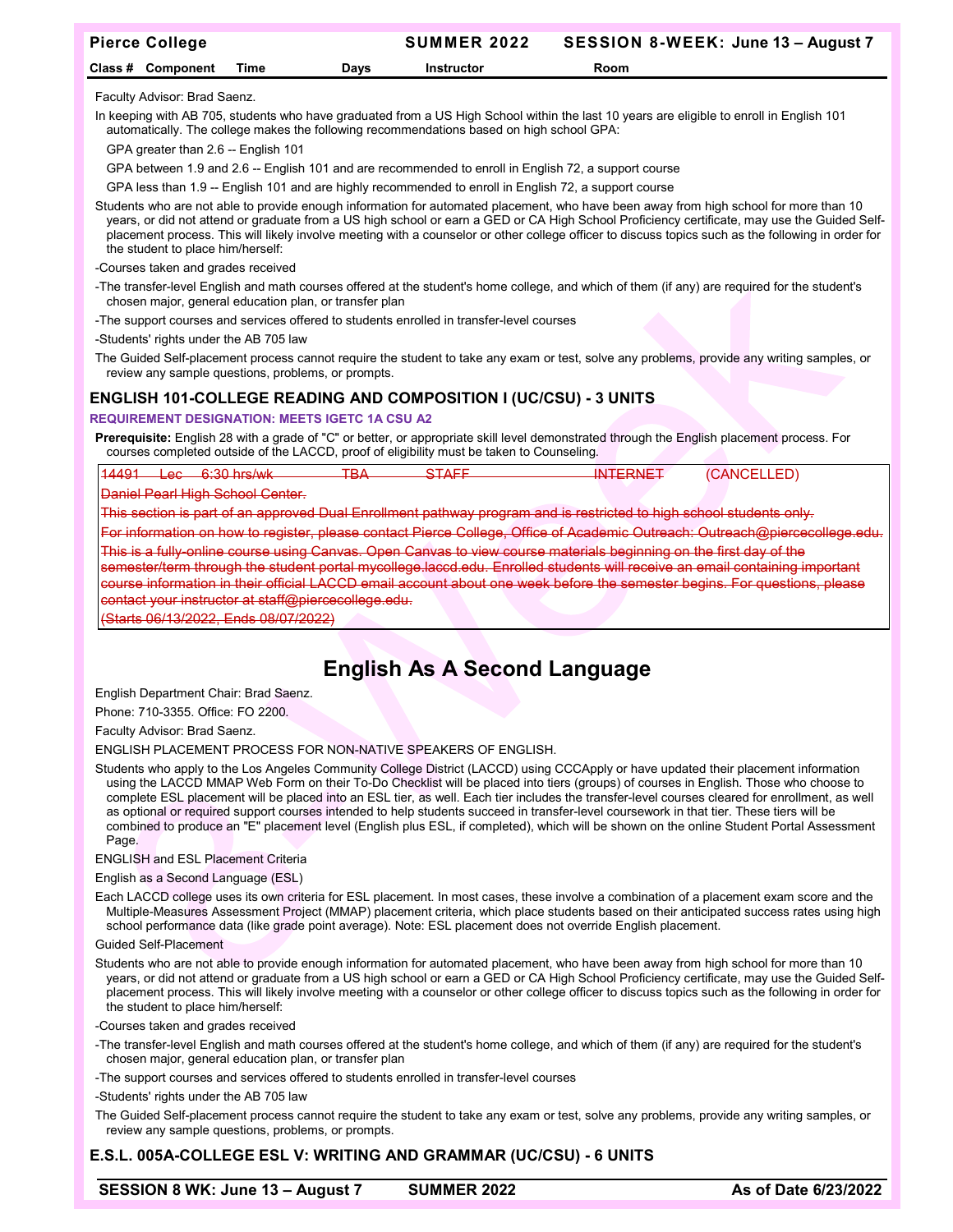|               | <b>Pierce College</b>                        |                                                                                                                                                                                                                                                        |                            | <b>SUMMER 2022</b>                                             | SESSION 8-WEEK: June 13 - August 7                                                                                                                                                                                                                                                                                                                                                                                                                                                                                                                                                                                                                                      |             |
|---------------|----------------------------------------------|--------------------------------------------------------------------------------------------------------------------------------------------------------------------------------------------------------------------------------------------------------|----------------------------|----------------------------------------------------------------|-------------------------------------------------------------------------------------------------------------------------------------------------------------------------------------------------------------------------------------------------------------------------------------------------------------------------------------------------------------------------------------------------------------------------------------------------------------------------------------------------------------------------------------------------------------------------------------------------------------------------------------------------------------------------|-------------|
|               | Class # Component                            | Time                                                                                                                                                                                                                                                   | Days                       | <b>Instructor</b>                                              | Room                                                                                                                                                                                                                                                                                                                                                                                                                                                                                                                                                                                                                                                                    |             |
|               | must be taken to Counseling.                 |                                                                                                                                                                                                                                                        |                            |                                                                | Prerequisite: E.S.L. 004A with a grade of "C" or better, or placement exam. For courses completed outside of the LACCD, proof of eligibility                                                                                                                                                                                                                                                                                                                                                                                                                                                                                                                            |             |
| 13769         | Lec                                          | 13:15 hrs/wk<br>contact your instructor at ClevelMD@piercecollege.edu.<br>(Starts 06/13/2022, Ends 08/07/2022)                                                                                                                                         | <b>TBA</b>                 | Cleveland, MD                                                  | <b>INTERNET</b><br>This is a fully-online course using Canvas. Open Canvas to view course materials beginning on the first day of the<br>semester/term through the student portal mycollege.laccd.edu. Enrolled students will receive an email containing important<br>course information in their official LACCD email account about one week before the semester begins. For questions, please                                                                                                                                                                                                                                                                        |             |
|               |                                              | For additional information, please email adultedinfo@piercecollege.edu.                                                                                                                                                                                |                            | <b>English Second Language - NC</b>                            |                                                                                                                                                                                                                                                                                                                                                                                                                                                                                                                                                                                                                                                                         |             |
|               |                                              |                                                                                                                                                                                                                                                        |                            |                                                                | ESL NC 023CE-ENGLISH AS A SECOND LANGUAGE - SPEECH I (REPEATABLE) - 0 UNIT                                                                                                                                                                                                                                                                                                                                                                                                                                                                                                                                                                                              |             |
| 13042<br>And  | Lec<br>Lec                                   | 6:00 pm - 9:00 pm<br>$2:05$ hrs/wk                                                                                                                                                                                                                     | <b>MTWTh</b><br><b>TBA</b> | Solis, B<br>Solis, B                                           | LIVE-OL<br><b>INTERNET</b><br>This class will be offered in an online blended format, which requires students to be online and interacting with their instructor                                                                                                                                                                                                                                                                                                                                                                                                                                                                                                        | (ADDED)     |
|               | completing assignments.                      | contact your instructor at SolisB@piercecollege.edu.<br>(Starts 06/13/2022, Ends 08/07/2022)                                                                                                                                                           |                            |                                                                | during the times shown and to work online independently each week for the amount of TBA time shown in addition to<br>This is a fully-online course using Canvas. Open Canvas to view course materials beginning on the first day of the<br>semester/term through the student portal mycollege.laccd.edu. Enrolled students will receive an email containing important<br>course information in their official LACCD email account about one week before the semester begins. For questions, please                                                                                                                                                                      |             |
| 13042<br>And- | $+$ ec $-$<br>completing assignments.        | $\frac{1}{2}$ Lec $\frac{9:00}{2}$ am $\frac{11:30}{2}$ am<br>$-2:50$ hrs/wk                                                                                                                                                                           | <b>MTWTh</b><br>TBA.       | Solis, B<br>Solis, B                                           | $HWE$ OL<br><b>INTERNET</b><br>This class will be offered in an online blended format, which requires students to be online and interacting with their instructor<br>during the times shown and to work online independently each week for the amount of TBA time shown in addition to<br>This is a fully-online course using Canvas. Open Canvas to view course materials beginning on the first day of the<br>semester/term through the student portal mycollege.laccd.edu. Enrolled students will receive an email containing important<br>course information in their official LACCD email account about one week before the semester begins. For questions, please | (CANCELLED) |
|               |                                              | contact your instructor at SolisB@piercecollege.edu.<br>(Starts 06/13/2022, Ends 08/07/2022)                                                                                                                                                           |                            |                                                                |                                                                                                                                                                                                                                                                                                                                                                                                                                                                                                                                                                                                                                                                         |             |
|               |                                              |                                                                                                                                                                                                                                                        |                            |                                                                | ESL NC 024CE-ENGLISH AS A SECOND LANGUAGE-SPEECH II (REPEATABLE) - 0 UNIT                                                                                                                                                                                                                                                                                                                                                                                                                                                                                                                                                                                               |             |
| 14125<br>And  | <b>Lec</b><br>Lec<br>completing assignments. | $9:00$ am - 11:30 am<br>$2:50$ hrs/wk<br>contact your instructor at DragunEA@piercecollege.edu.<br>(Starts 06/13/2022, Ends 08/07/2022)                                                                                                                | <b>MTWTh</b><br><b>TBA</b> | Dragun, E A<br>Dragun, E A                                     | LIVE-OL<br><b>INTERNET</b><br>This class will be offered in an online blended format, which requires students to be online and interacting with their instructor<br>during the times shown and to work online independently each week for the amount of TBA time shown in addition to<br>This is a fully-online course using Canvas. Open Canvas to view course materials beginning on the first day of the<br>semester/term through the student portal mycollege.laccd.edu. Enrolled students will receive an email containing important<br>course information in their official LACCD email account about one week before the semester begins. For questions, please  |             |
|               |                                              |                                                                                                                                                                                                                                                        |                            |                                                                |                                                                                                                                                                                                                                                                                                                                                                                                                                                                                                                                                                                                                                                                         |             |
|               |                                              | Department of Modern Languages Chair: Margarita Pillado<br>Phone: 710-2260. Office: FO 2907. E-mail: PilladMA@piercecollege.edu.<br>Faculty Advisor: Yoshiko Takase. Email: TakaseY@piercecollege.edu.<br><b>REQUIREMENT DESIGNATION: MEETS CSU C2</b> |                            | Japanese<br>JAPAN 001-ELEMENTARY JAPANESE I (UC/CSU) - 5 UNITS | Note: Students with previous knowledge of Japanese should consult with the faculty advisor for appropriate level.                                                                                                                                                                                                                                                                                                                                                                                                                                                                                                                                                       |             |
| 11933         | Lec                                          | 11:05 hrs/wk                                                                                                                                                                                                                                           | <b>TBA</b>                 | Takase, Y                                                      | <b>INTERNET</b><br>This is a fully-online course using Canvas. Open Canvas to view course materials beginning on the first day of the<br>semester/term through the student portal mycollege.laccd.edu. Enrolled students will receive an email containing important                                                                                                                                                                                                                                                                                                                                                                                                     |             |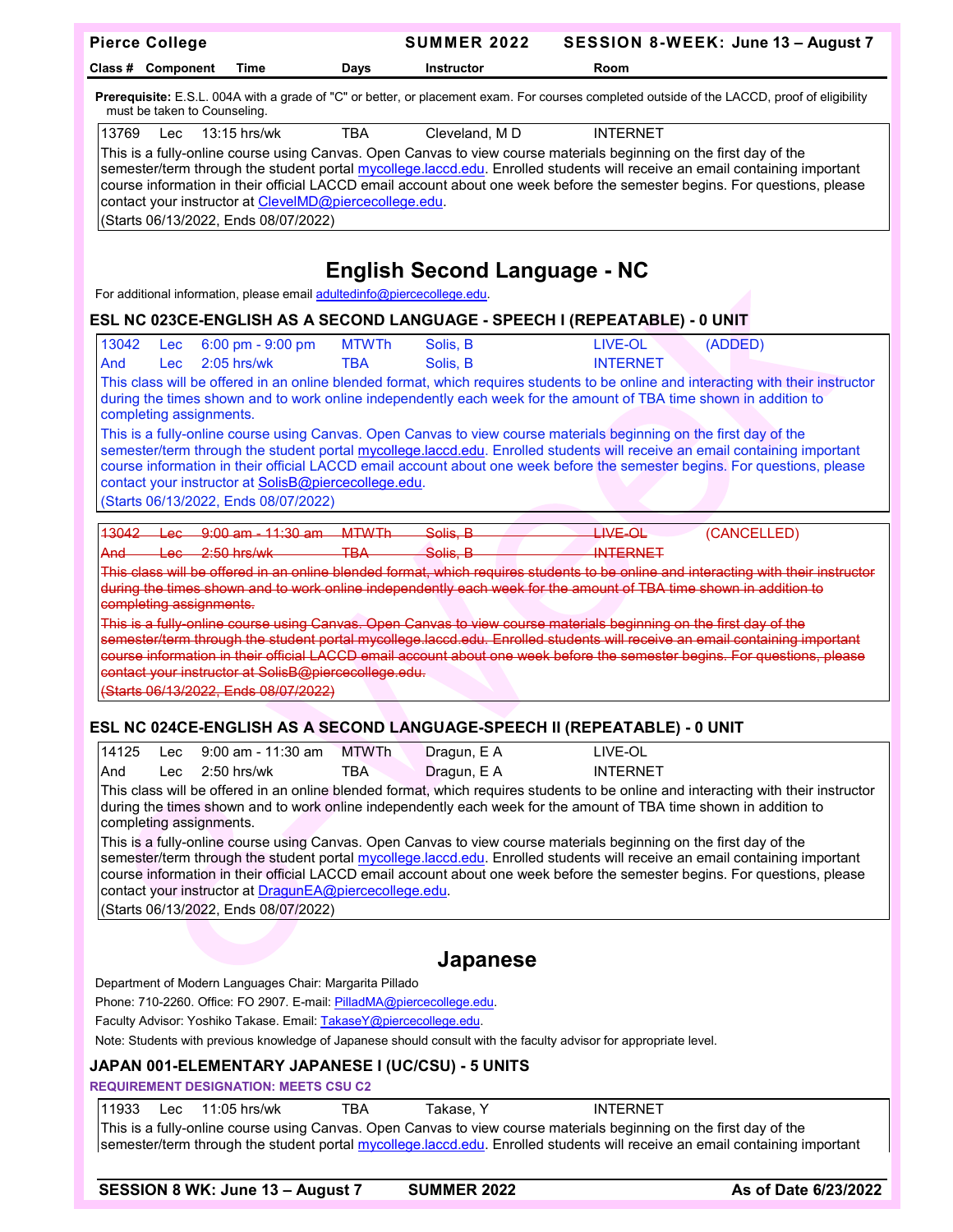| <b>Pierce College</b>                                                                                                                                                                                                                                                                                 |                                                                                                                                                                                                                                                      |              | <b>SUMMER 2022</b>                                                                                      |                  | SESSION 8-WEEK: June 13 - August 7                                                                                           |  |
|-------------------------------------------------------------------------------------------------------------------------------------------------------------------------------------------------------------------------------------------------------------------------------------------------------|------------------------------------------------------------------------------------------------------------------------------------------------------------------------------------------------------------------------------------------------------|--------------|---------------------------------------------------------------------------------------------------------|------------------|------------------------------------------------------------------------------------------------------------------------------|--|
| Class # Component                                                                                                                                                                                                                                                                                     | Time                                                                                                                                                                                                                                                 | Days         | <b>Instructor</b>                                                                                       | Room             |                                                                                                                              |  |
| course information in their official LACCD email account about one week before the semester begins. For questions, please<br>contact your instructor at TakaseY@piercecollege.edu.<br><b>O</b> A webcam will be required for certain portions of this course.<br>(Starts 06/13/2022, Ends 08/07/2022) |                                                                                                                                                                                                                                                      |              |                                                                                                         |                  |                                                                                                                              |  |
|                                                                                                                                                                                                                                                                                                       |                                                                                                                                                                                                                                                      |              | <b>Kinesiology Athletics</b>                                                                            |                  |                                                                                                                              |  |
| Athletic Director: Susan Armenta.                                                                                                                                                                                                                                                                     |                                                                                                                                                                                                                                                      |              |                                                                                                         |                  |                                                                                                                              |  |
| Phone: 710-2823, Office: SGYM 5414B.                                                                                                                                                                                                                                                                  |                                                                                                                                                                                                                                                      |              |                                                                                                         |                  |                                                                                                                              |  |
|                                                                                                                                                                                                                                                                                                       |                                                                                                                                                                                                                                                      |              |                                                                                                         |                  | KIN ATH 550-1-INTERCOLLEGIATE CHEER/YELL LEADERS/MARCHING BAND (UC/CSU) (RPT 3) - 1 UNIT                                     |  |
| <b>MEETS CSU E</b>                                                                                                                                                                                                                                                                                    |                                                                                                                                                                                                                                                      |              |                                                                                                         |                  |                                                                                                                              |  |
| 14654 Lab 12:30 pm - 2:00 pm MTWTh -<br>(Starts 06/13/2022, Ends 08/07/2022)                                                                                                                                                                                                                          |                                                                                                                                                                                                                                                      |              | Harris, ZK                                                                                              | <b>NGYM 5603</b> | (CANCELLED)                                                                                                                  |  |
|                                                                                                                                                                                                                                                                                                       |                                                                                                                                                                                                                                                      |              |                                                                                                         |                  |                                                                                                                              |  |
| <b>REQUIREMENT DESIGNATION: MEETS CSU E</b>                                                                                                                                                                                                                                                           |                                                                                                                                                                                                                                                      |              |                                                                                                         |                  | KIN ATH 552-INTERCOLLEGIATE SPORTS-CONDITIONING & SKILLS TRAINING (UC/CSU) (RPT3) - 1 UNIT                                   |  |
|                                                                                                                                                                                                                                                                                                       |                                                                                                                                                                                                                                                      |              | UC Transfer limitation. Any or all KIN ATH activity courses combined: maximum 4 units.                  |                  |                                                                                                                              |  |
| 13176<br>Lab                                                                                                                                                                                                                                                                                          | $8:00$ am - $9:30$ am                                                                                                                                                                                                                                | <b>MTWTh</b> | Sims, J A                                                                                               | <b>STADIUM</b>   |                                                                                                                              |  |
| This is the conditioning course for intercollegiate football.                                                                                                                                                                                                                                         |                                                                                                                                                                                                                                                      |              |                                                                                                         |                  |                                                                                                                              |  |
| (Starts 06/13/2022, Ends 08/07/2022)                                                                                                                                                                                                                                                                  |                                                                                                                                                                                                                                                      |              |                                                                                                         |                  |                                                                                                                              |  |
| 15278<br>Lab                                                                                                                                                                                                                                                                                          | 8:00 am - 9:30 am                                                                                                                                                                                                                                    | <b>MTWTh</b> | Armenta, SL                                                                                             | <b>SGYM 5402</b> | (ADDED)                                                                                                                      |  |
|                                                                                                                                                                                                                                                                                                       |                                                                                                                                                                                                                                                      |              | This course is designed for the conditioning of women's intercollegiate basketball athletes.            |                  |                                                                                                                              |  |
| (Starts 06/13/2022, Ends 08/07/2022)                                                                                                                                                                                                                                                                  |                                                                                                                                                                                                                                                      |              |                                                                                                         |                  |                                                                                                                              |  |
| 13178<br>Lab                                                                                                                                                                                                                                                                                          | 10:15 am - 11:45 am MTWTh                                                                                                                                                                                                                            |              | Terhar, J A                                                                                             | <b>POOL</b>      |                                                                                                                              |  |
| (Starts 06/13/2022, Ends 08/07/2022)                                                                                                                                                                                                                                                                  |                                                                                                                                                                                                                                                      |              | This course is designed for the conditioning of women's water polo and men's and women's swim programs. |                  |                                                                                                                              |  |
|                                                                                                                                                                                                                                                                                                       |                                                                                                                                                                                                                                                      |              |                                                                                                         |                  |                                                                                                                              |  |
| 13175<br>Lab                                                                                                                                                                                                                                                                                          | 3:00 pm - 5:15 pm                                                                                                                                                                                                                                    | <b>MWF</b>   | Perez, A G<br>This course is the conditioning class for intercollegiate women's soccer.                 | <b>STADIUM</b>   |                                                                                                                              |  |
| (Starts 06/13/2022, Ends 08/07/2022)                                                                                                                                                                                                                                                                  |                                                                                                                                                                                                                                                      |              |                                                                                                         |                  |                                                                                                                              |  |
| 13177<br>Lab                                                                                                                                                                                                                                                                                          | 4:00 pm - 5:30 pm                                                                                                                                                                                                                                    | <b>MTWTh</b> | White, C W                                                                                              | <b>SGYM 5402</b> |                                                                                                                              |  |
|                                                                                                                                                                                                                                                                                                       |                                                                                                                                                                                                                                                      |              | This course is designed for the conditioning of men's intercollegiate basketball athletes.              |                  |                                                                                                                              |  |
| (Starts 06/13/2022, Ends 08/07/2022)                                                                                                                                                                                                                                                                  |                                                                                                                                                                                                                                                      |              |                                                                                                         |                  |                                                                                                                              |  |
| 13838<br><del>Lab</del>                                                                                                                                                                                                                                                                               | $-6:00 \text{ pm} - 7:30 \text{ pm}$                                                                                                                                                                                                                 | <b>MTWTh</b> | <b>STAFF</b>                                                                                            | <b>SGYM 5402</b> | (CANCELLED)                                                                                                                  |  |
|                                                                                                                                                                                                                                                                                                       |                                                                                                                                                                                                                                                      |              | This course is designed for the conditioning of women's intercollegiate basketball athletes.            |                  |                                                                                                                              |  |
| (Starts 06/13/2022, Ends 08/07/2022)                                                                                                                                                                                                                                                                  |                                                                                                                                                                                                                                                      |              |                                                                                                         |                  |                                                                                                                              |  |
| 14773<br>Lab                                                                                                                                                                                                                                                                                          | 12:30 pm - 2:00 pm                                                                                                                                                                                                                                   | <b>MTWTh</b> | Harris, ZK                                                                                              | <b>NGYM 5603</b> | (ADDED)                                                                                                                      |  |
|                                                                                                                                                                                                                                                                                                       |                                                                                                                                                                                                                                                      |              |                                                                                                         |                  | Conditioning course for cheer. Students will participate in cheer and yell leading for the colleges intercollegiate team and |  |
|                                                                                                                                                                                                                                                                                                       | develop advanced skills and techniques. This class provides an opportunity to learn the fine skills and strategies needed to<br>compete at the collegiate level. This course requires the student athletes to compete as a member of the cheer team. |              |                                                                                                         |                  |                                                                                                                              |  |
| (Starts 06/13/2022, Ends 08/07/2022)                                                                                                                                                                                                                                                                  |                                                                                                                                                                                                                                                      |              |                                                                                                         |                  |                                                                                                                              |  |
|                                                                                                                                                                                                                                                                                                       |                                                                                                                                                                                                                                                      |              |                                                                                                         |                  |                                                                                                                              |  |
|                                                                                                                                                                                                                                                                                                       |                                                                                                                                                                                                                                                      |              | <b>Mathematics</b>                                                                                      |                  |                                                                                                                              |  |
| Mathematics Department Chair: Eddie Tchertchian.                                                                                                                                                                                                                                                      |                                                                                                                                                                                                                                                      |              |                                                                                                         |                  |                                                                                                                              |  |
| Phone: (818) 710-2185. Office: MATH 1409-E.<br>Faculty Advisors: Eddie Tchertchian, Sheri Lehavi.                                                                                                                                                                                                     |                                                                                                                                                                                                                                                      |              |                                                                                                         |                  |                                                                                                                              |  |
| Information regarding special Math student success programs and pathways may be found at Math Success Program website.                                                                                                                                                                                |                                                                                                                                                                                                                                                      |              |                                                                                                         |                  |                                                                                                                              |  |
| Some sections require Internet access for homework.                                                                                                                                                                                                                                                   |                                                                                                                                                                                                                                                      |              |                                                                                                         |                  |                                                                                                                              |  |

Information regarding specific course needs may be found on the instructor's web page.

In keeping with AB 705, students who have graduated from a US High School within the last 10 years are eligible to enroll in transfer level math, specifically Math 227. However, students in STEM or business majors, may need a prerequisite course. The college makes the following recommendations based on high school GPA or high school course information: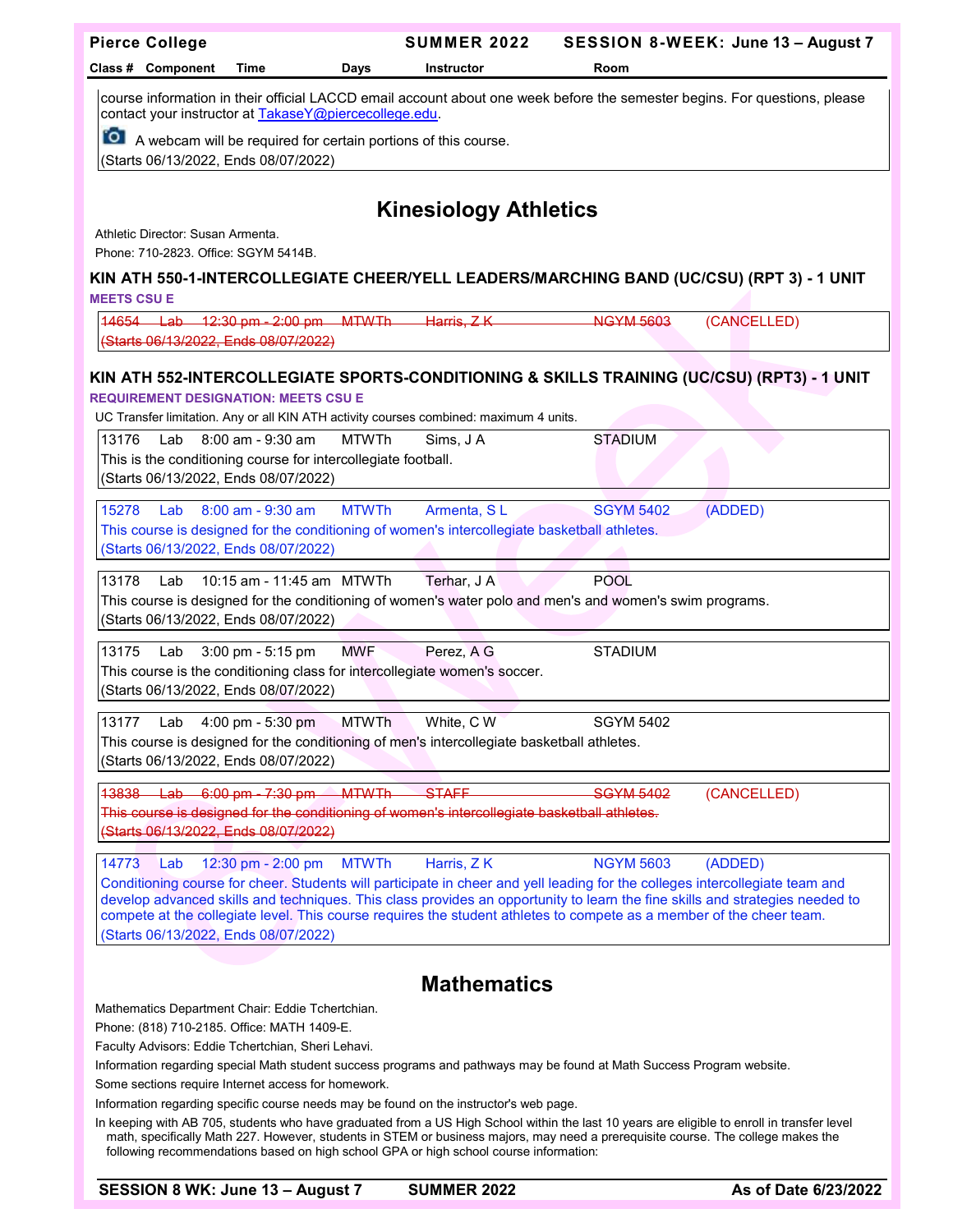| <b>Pierce College</b>                                              |                                                                                                                                                                                                                                                                                                                                                                                                                                                                                  |              | <b>SUMMER 2022</b>                                                                                |                                                                                                                    | SESSION 8-WEEK: June 13 - August 7                                                                                                             |  |  |  |
|--------------------------------------------------------------------|----------------------------------------------------------------------------------------------------------------------------------------------------------------------------------------------------------------------------------------------------------------------------------------------------------------------------------------------------------------------------------------------------------------------------------------------------------------------------------|--------------|---------------------------------------------------------------------------------------------------|--------------------------------------------------------------------------------------------------------------------|------------------------------------------------------------------------------------------------------------------------------------------------|--|--|--|
| Class # Component                                                  | Time                                                                                                                                                                                                                                                                                                                                                                                                                                                                             | Days         | <b>Instructor</b>                                                                                 | Room                                                                                                               |                                                                                                                                                |  |  |  |
|                                                                    |                                                                                                                                                                                                                                                                                                                                                                                                                                                                                  |              |                                                                                                   |                                                                                                                    |                                                                                                                                                |  |  |  |
| sequence.                                                          | GPA greater than or equal to 2.3 - Math 227<br>GPA less than 2.3 - Math 227. Students are highly recommended to enroll in Math 228A followed by Math 228B, a two-semester statistics                                                                                                                                                                                                                                                                                             |              |                                                                                                   |                                                                                                                    |                                                                                                                                                |  |  |  |
| higher):                                                           | Students may enroll in the following depending on their grade in High School Intermediate Algebra or Integrated Math 3 (or equivalent or                                                                                                                                                                                                                                                                                                                                         |              |                                                                                                   |                                                                                                                    |                                                                                                                                                |  |  |  |
| A grade of B or better - Math 215, 238, or 240                     |                                                                                                                                                                                                                                                                                                                                                                                                                                                                                  |              |                                                                                                   |                                                                                                                    |                                                                                                                                                |  |  |  |
| A grade less than a B - Math 134, a prerequisite course            |                                                                                                                                                                                                                                                                                                                                                                                                                                                                                  |              |                                                                                                   |                                                                                                                    |                                                                                                                                                |  |  |  |
|                                                                    | Students who are not able to provide enough information for automated placement, who have been away from high school for more than 10<br>years, or did not attend or graduate from a US high school or earn a GED or CA High School Proficiency certificate, may use the Guided Self-<br>placement process. This will likely involve meeting with a counselor or other college officer to discuss topics such as the following in order for<br>the student to place him/herself: |              |                                                                                                   |                                                                                                                    |                                                                                                                                                |  |  |  |
| -Courses taken and grades received                                 |                                                                                                                                                                                                                                                                                                                                                                                                                                                                                  |              |                                                                                                   |                                                                                                                    |                                                                                                                                                |  |  |  |
| chosen major, general education plan, or transfer plan             |                                                                                                                                                                                                                                                                                                                                                                                                                                                                                  |              |                                                                                                   |                                                                                                                    | -The transfer-level English and math courses offered at the student's home college, and which of them (if any) are required for the student's  |  |  |  |
| -Students' rights under the AB 705 law                             |                                                                                                                                                                                                                                                                                                                                                                                                                                                                                  |              | -The support courses and services offered to students enrolled in transfer-level courses          |                                                                                                                    |                                                                                                                                                |  |  |  |
| review any sample questions, problems, or prompts.                 |                                                                                                                                                                                                                                                                                                                                                                                                                                                                                  |              |                                                                                                   |                                                                                                                    | The Guided Self-placement process cannot require the student to take any exam or test, solve any problems, provide any writing samples, or     |  |  |  |
| <b>MATH 075-FUNDAMENTALS OF MATHEMATICS - 6 UNITS</b>              |                                                                                                                                                                                                                                                                                                                                                                                                                                                                                  |              |                                                                                                   |                                                                                                                    |                                                                                                                                                |  |  |  |
| 13721<br><del>Lac</del>                                            | $-8:00$ am $-11:20$ am                                                                                                                                                                                                                                                                                                                                                                                                                                                           | _MTWTh       | <del>Boikov, A</del>                                                                              | <b>MATH 1401</b>                                                                                                   | (CANCELLED)                                                                                                                                    |  |  |  |
| (Starts 06/13/2022, Ends 08/07/2022)                               |                                                                                                                                                                                                                                                                                                                                                                                                                                                                                  |              |                                                                                                   |                                                                                                                    |                                                                                                                                                |  |  |  |
|                                                                    |                                                                                                                                                                                                                                                                                                                                                                                                                                                                                  |              |                                                                                                   | <b>MATH 134-ACCELERATED ELEMENTARY AND INTERMEDIATE ALGEBRA - 6 UNITS</b>                                          |                                                                                                                                                |  |  |  |
| 11548<br>Lec                                                       | 8:00 am - 11:20 am                                                                                                                                                                                                                                                                                                                                                                                                                                                               | <b>MTWTh</b> | Bojkov, A                                                                                         | <b>MATH 1402</b>                                                                                                   |                                                                                                                                                |  |  |  |
| (Starts 06/13/2022, Ends 08/07/2022)                               |                                                                                                                                                                                                                                                                                                                                                                                                                                                                                  |              |                                                                                                   |                                                                                                                    |                                                                                                                                                |  |  |  |
| 11549<br>Lec<br>(Starts 06/13/2022, Ends 08/07/2022)               | 6:00 pm - 9:20 pm                                                                                                                                                                                                                                                                                                                                                                                                                                                                | <b>MTWTh</b> | Pushkarev, Y A                                                                                    | <b>MATH 1400</b>                                                                                                   |                                                                                                                                                |  |  |  |
| <b>MATH 261-CALCULUS I (UC/CSU) - 5 UNITS</b>                      |                                                                                                                                                                                                                                                                                                                                                                                                                                                                                  |              |                                                                                                   |                                                                                                                    |                                                                                                                                                |  |  |  |
| <b>REQUIREMENT DESIGNATION: MEETS IGETC 2A CSU B4</b>              |                                                                                                                                                                                                                                                                                                                                                                                                                                                                                  |              |                                                                                                   |                                                                                                                    |                                                                                                                                                |  |  |  |
| Counseling.                                                        |                                                                                                                                                                                                                                                                                                                                                                                                                                                                                  |              |                                                                                                   |                                                                                                                    | Prerequisite: Mathematics 260 with a grade of "C" or better. For courses completed outside of the LACCD, proof of eligibility must be taken to |  |  |  |
|                                                                    |                                                                                                                                                                                                                                                                                                                                                                                                                                                                                  |              | UC transfer limitation: Mathematics 238 and 261 combined: maximum credit, one course.             |                                                                                                                    |                                                                                                                                                |  |  |  |
|                                                                    |                                                                                                                                                                                                                                                                                                                                                                                                                                                                                  |              | Note: A TI-83 or TI-84 graphing calculator is highly recommended for all sections of this course. |                                                                                                                    |                                                                                                                                                |  |  |  |
| 11929<br>Lec                                                       | 8:00 am - 10:50 am                                                                                                                                                                                                                                                                                                                                                                                                                                                               | <b>MTWTh</b> | Pumar, MD                                                                                         | <b>MATH 1403</b>                                                                                                   |                                                                                                                                                |  |  |  |
| (Starts 06/13/2022, Ends 08/07/2022)                               |                                                                                                                                                                                                                                                                                                                                                                                                                                                                                  |              |                                                                                                   |                                                                                                                    |                                                                                                                                                |  |  |  |
| <b>MATH 262-CALCULUS II (UC/CSU) - 5 UNITS</b>                     |                                                                                                                                                                                                                                                                                                                                                                                                                                                                                  |              |                                                                                                   |                                                                                                                    |                                                                                                                                                |  |  |  |
| <b>REQUIREMENT DESIGNATION: MEETS IGETC 2A CSU B4</b>              |                                                                                                                                                                                                                                                                                                                                                                                                                                                                                  |              |                                                                                                   |                                                                                                                    |                                                                                                                                                |  |  |  |
| Counseling.                                                        |                                                                                                                                                                                                                                                                                                                                                                                                                                                                                  |              |                                                                                                   |                                                                                                                    | Prerequisite: Mathematics 261 with a grade of "C" or better. For courses completed outside of the LACCD, proof of eligibility must be taken to |  |  |  |
| 11936<br>Lec<br>(Starts 06/13/2022, Ends 08/07/2022)               | 11:00 am - 1:50 pm                                                                                                                                                                                                                                                                                                                                                                                                                                                               | <b>MTWTh</b> | Schwesky, HR                                                                                      | <b>MATH 1400</b>                                                                                                   |                                                                                                                                                |  |  |  |
|                                                                    |                                                                                                                                                                                                                                                                                                                                                                                                                                                                                  |              |                                                                                                   |                                                                                                                    |                                                                                                                                                |  |  |  |
|                                                                    |                                                                                                                                                                                                                                                                                                                                                                                                                                                                                  |              | <b>Older Adults</b>                                                                               |                                                                                                                    |                                                                                                                                                |  |  |  |
| Encore Program Director: Ida Blaine.                               |                                                                                                                                                                                                                                                                                                                                                                                                                                                                                  |              |                                                                                                   |                                                                                                                    |                                                                                                                                                |  |  |  |
| Phone: 710-2561 Office: VLGE 8310.                                 |                                                                                                                                                                                                                                                                                                                                                                                                                                                                                  |              |                                                                                                   |                                                                                                                    |                                                                                                                                                |  |  |  |
| OLD ADL 049CE-MUSIC APPRECIATION FOR SENIORS (REPEATABLE) - 0 UNIT |                                                                                                                                                                                                                                                                                                                                                                                                                                                                                  |              |                                                                                                   |                                                                                                                    |                                                                                                                                                |  |  |  |
| 10315<br>Lec                                                       | 1:00 pm - 3:00 pm                                                                                                                                                                                                                                                                                                                                                                                                                                                                | <b>MW</b>    | Domine, J E                                                                                       | LIVE-OL                                                                                                            |                                                                                                                                                |  |  |  |
|                                                                    | This class requires students to be online and interacting with their instructor during the times shown in class schedule in<br>addition to completing assignments.                                                                                                                                                                                                                                                                                                               |              |                                                                                                   |                                                                                                                    |                                                                                                                                                |  |  |  |
|                                                                    |                                                                                                                                                                                                                                                                                                                                                                                                                                                                                  |              |                                                                                                   | This is a fully-online course using Canvas. Open Canvas to view course materials beginning on the first day of the | semester/term through the student portal mycollege.laccd.edu. Enrolled students will receive an email containing important                     |  |  |  |

course information in their official LACCD email account about one week before the semester begins. For questions, please

contact your instructor at <u>DomineJE@piercecollege.edu</u>.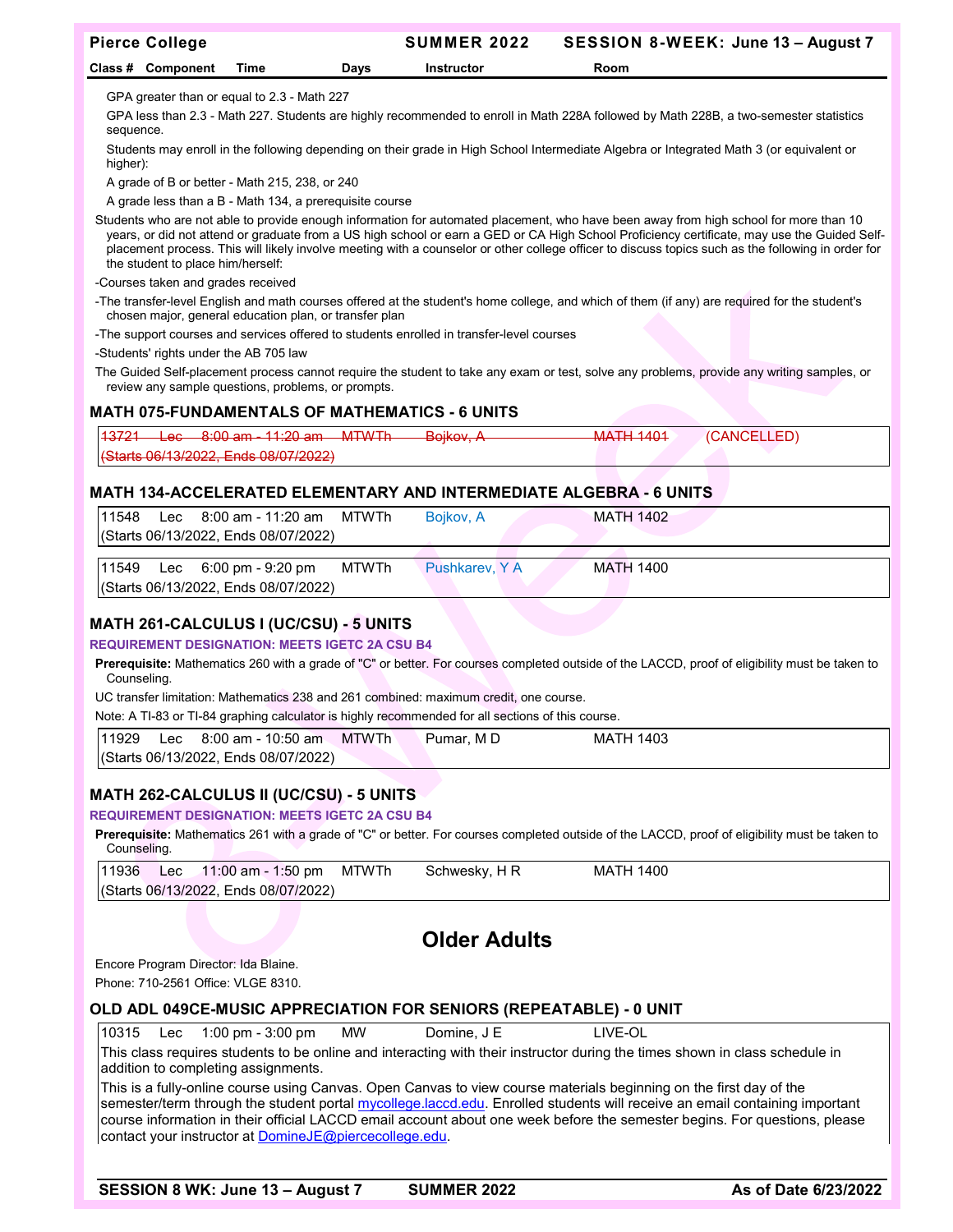| <b>Pierce College</b>                                |                                                                  | <b>SUMMER 2022</b>                                                                                           | SESSION 8-WEEK: June 13 - August 7                                                                                                                                                                                                                                                                                                                                            |                      |
|------------------------------------------------------|------------------------------------------------------------------|--------------------------------------------------------------------------------------------------------------|-------------------------------------------------------------------------------------------------------------------------------------------------------------------------------------------------------------------------------------------------------------------------------------------------------------------------------------------------------------------------------|----------------------|
| Class # Component                                    | Time<br>Days                                                     | <b>Instructor</b>                                                                                            | Room                                                                                                                                                                                                                                                                                                                                                                          |                      |
| (Starts 06/13/2022, Ends 08/07/2022)                 |                                                                  |                                                                                                              |                                                                                                                                                                                                                                                                                                                                                                               |                      |
| 14314<br>Lec                                         | 1:00 pm - 3:00 pm<br>TTh                                         | Domine, J E                                                                                                  | LIVE-OL                                                                                                                                                                                                                                                                                                                                                                       |                      |
|                                                      |                                                                  |                                                                                                              | This class requires students to be online and interacting with their instructor during the times shown in class schedule in                                                                                                                                                                                                                                                   |                      |
| addition to completing assignments.                  |                                                                  |                                                                                                              |                                                                                                                                                                                                                                                                                                                                                                               |                      |
| (Starts 06/13/2022, Ends 08/07/2022)                 | contact your instructor at DomineJE@piercecollege.edu.           |                                                                                                              | This is a fully-online course using Canvas. Open Canvas to view course materials beginning on the first day of the<br>semester/term through the student portal mycollege.laccd.edu. Enrolled students will receive an email containing important<br>course information in their official LACCD email account about one week before the semester begins. For questions, please |                      |
|                                                      |                                                                  |                                                                                                              |                                                                                                                                                                                                                                                                                                                                                                               |                      |
|                                                      |                                                                  |                                                                                                              |                                                                                                                                                                                                                                                                                                                                                                               |                      |
|                                                      |                                                                  | <b>Physics</b>                                                                                               |                                                                                                                                                                                                                                                                                                                                                                               |                      |
|                                                      | Physics and Planetary Sciences Department Chair: Dale L. Fields. | Phone: 710-4262. Office: CFS 91040. Email: FieldsDL@piercecollege.edu.                                       |                                                                                                                                                                                                                                                                                                                                                                               |                      |
|                                                      |                                                                  | Faculty Advisor: Dr. Margaret Wessling. Phone: 610-6541. Office: CFS 91091.                                  |                                                                                                                                                                                                                                                                                                                                                                               |                      |
| Email Wessling physics@yahoo.com.                    |                                                                  |                                                                                                              |                                                                                                                                                                                                                                                                                                                                                                               |                      |
|                                                      |                                                                  | PHYSICS 101-PHYSICS FOR ENGINEERS AND SCIENTISTS I (UC/CSU) - 5 UNITS                                        |                                                                                                                                                                                                                                                                                                                                                                               |                      |
|                                                      | <b>REQUIREMENT DESIGNATION: MEETS IGETC 5A 5C CSU B1 B3</b>      |                                                                                                              |                                                                                                                                                                                                                                                                                                                                                                               |                      |
|                                                      |                                                                  |                                                                                                              | Prerequisite: MATH 261 with a grade of "C" or better. For courses completed outside of LACCD, proof must be taken to Counseling.                                                                                                                                                                                                                                              |                      |
|                                                      |                                                                  |                                                                                                              | Corequisite: Enrollment in Mathematics 262. Previous completion of MATH 262 with a grade of "C" or better is allowable.                                                                                                                                                                                                                                                       |                      |
|                                                      |                                                                  | UC transfer limitation: Physics 6 & 7 or 66 & 67 or 101, 102 & 103 combined: maximum credit, one series.     |                                                                                                                                                                                                                                                                                                                                                                               |                      |
| 11415<br>Lec                                         | 11:00 am - 12:30 pm MTWTh                                        | Loveridge, L C                                                                                               | <b>CFS 92041</b>                                                                                                                                                                                                                                                                                                                                                              |                      |
| <b>AND</b>                                           |                                                                  |                                                                                                              |                                                                                                                                                                                                                                                                                                                                                                               |                      |
| 11416<br>Lab<br>(Starts 06/13/2022, Ends 08/07/2022) | 12:40 pm - 4:00 pm                                               | <b>MTWTh</b><br>Loveridge, $L C$                                                                             | <b>CFS 92041</b>                                                                                                                                                                                                                                                                                                                                                              |                      |
|                                                      |                                                                  |                                                                                                              |                                                                                                                                                                                                                                                                                                                                                                               |                      |
| Phone: 719-6485. Office: ALD 1000B.                  | PACE Program Director: Joleen Voss Rodriguez.                    |                                                                                                              | <b>Program for Accelerated College Education (PACE)</b><br>Enrollment in the following classes is limited to PACE students only. For information about the PACE program and learn about PACE                                                                                                                                                                                  |                      |
|                                                      |                                                                  | orientation dates follow this link to the PACE webpage: PACE Program website.                                |                                                                                                                                                                                                                                                                                                                                                                               |                      |
|                                                      |                                                                  | ANTHRO 101-HUMAN BIOLOGICAL EVOLUTION (UC/CSU) - 3 UNITS                                                     |                                                                                                                                                                                                                                                                                                                                                                               |                      |
|                                                      | <b>REQUIREMENT DESIGNATION: MEETS IGETC 5B CSU B2</b>            | Note: Students interested in earning laboratory credit are encouraged to enroll in Anthropology 111.         |                                                                                                                                                                                                                                                                                                                                                                               |                      |
|                                                      |                                                                  |                                                                                                              |                                                                                                                                                                                                                                                                                                                                                                               |                      |
| 12376<br>Lec                                         | 6:30 hrs/wk<br>TBA                                               | Hardy, M<br>orientation dates follow this link to the PACE webpage: www.piercecollege.edu/departments/pace/. | <b>INTERNET</b><br>Enrollment in this class is limited to PACE students only. For information about the PACE program and to learn about PACE<br>This is a fully-online course using Canvas. Open Canvas to view course materials beginning on the first day of the                                                                                                            |                      |
|                                                      | contact your instructor at HardyM@piercecollege.edu.             |                                                                                                              | semester/term through the student portal mycollege.laccd.edu. Enrolled students will receive an email containing important<br>course information in their official LACCD email account about one week before the semester begins. For questions, please                                                                                                                       |                      |
| $\circledcirc$<br>more information.                  |                                                                  |                                                                                                              | This class uses free, online materials, also known as Open Educational Resources (OER). Contact the instructor for                                                                                                                                                                                                                                                            |                      |
| (Starts 06/13/2022, Ends 08/07/2022)                 |                                                                  |                                                                                                              |                                                                                                                                                                                                                                                                                                                                                                               |                      |
|                                                      |                                                                  | CH DEV 011-CHILD, FAMILY AND COMMUNITY (UC/CSU) - 3 UNITS                                                    |                                                                                                                                                                                                                                                                                                                                                                               |                      |
|                                                      | <b>REQUIREMENT DESIGNATION: MEETS IGETC 4 CSU D E</b>            |                                                                                                              |                                                                                                                                                                                                                                                                                                                                                                               |                      |
| 11565<br>Lec                                         | $6:30$ hrs/wk<br>TBA                                             | Voss Rodriguez, J                                                                                            | <b>INTERNET</b>                                                                                                                                                                                                                                                                                                                                                               |                      |
|                                                      |                                                                  | orientation dates follow this link to the PACE webpage: www.piercecollege.edu/departments/pace/.             | Enrollment in this class is limited to PACE students only. For information about the PACE program and to learn about PACE                                                                                                                                                                                                                                                     |                      |
|                                                      |                                                                  |                                                                                                              | This is a fully-online course using Canvas. Open Canvas to view course materials beginning on the first day of the                                                                                                                                                                                                                                                            |                      |
|                                                      | contact your instructor at VossroJ@piercecollege.edu.            |                                                                                                              | semester/term through the student portal mycollege.laccd.edu. Enrolled students will receive an email containing important<br>course information in their official LACCD email account about one week before the semester begins. For questions, please                                                                                                                       |                      |
| (Starts 06/13/2022, Ends 08/07/2022)                 |                                                                  |                                                                                                              |                                                                                                                                                                                                                                                                                                                                                                               |                      |
|                                                      |                                                                  |                                                                                                              |                                                                                                                                                                                                                                                                                                                                                                               |                      |
|                                                      | SESSION 8 WK: June 13 - August 7                                 | <b>SUMMER 2022</b>                                                                                           |                                                                                                                                                                                                                                                                                                                                                                               | As of Date 6/23/2022 |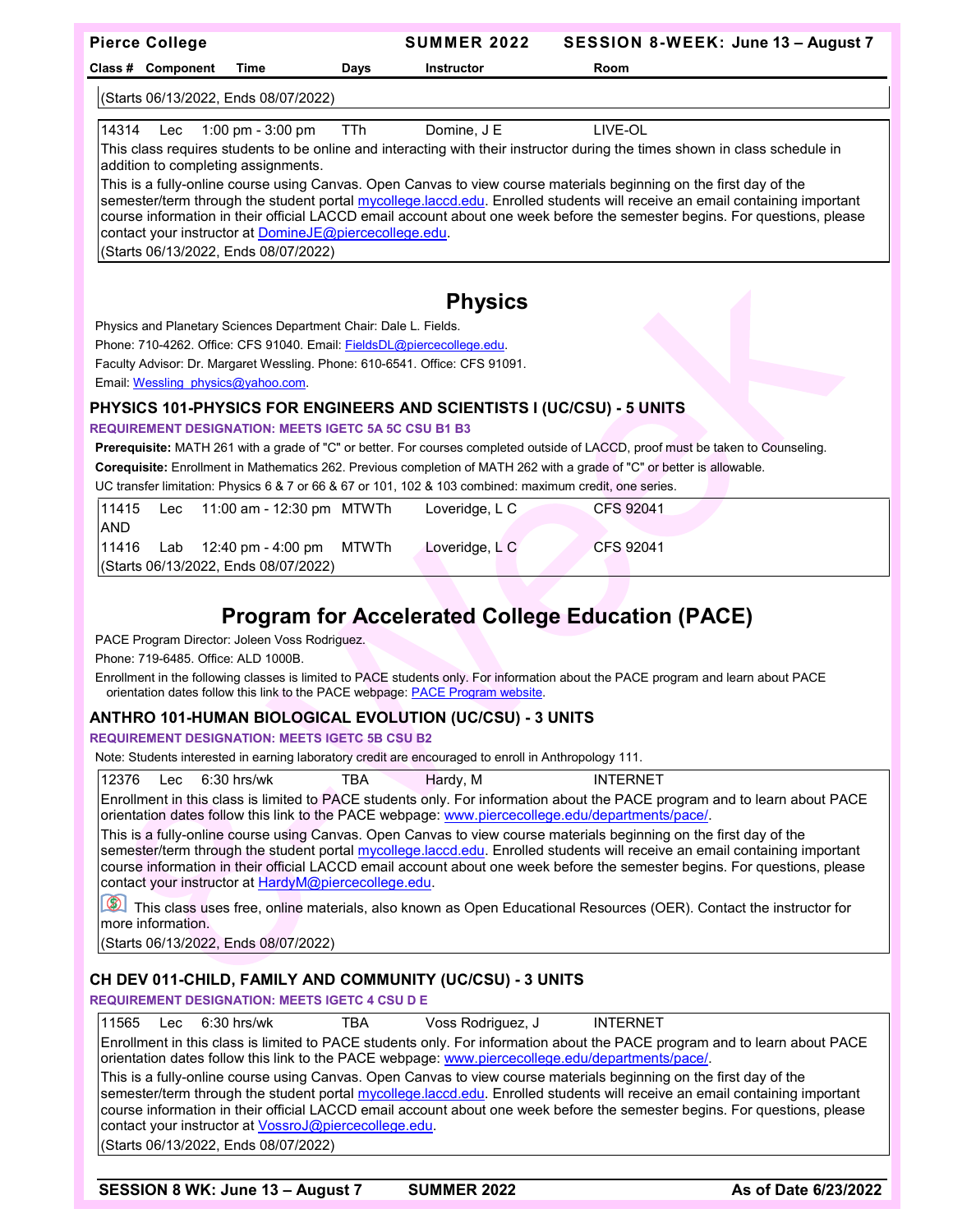| <b>Pierce College</b>                                                                                              | <b>SUMMER 2022</b> | SESSION 8-WEEK: June 13 - August 7                                                                                                                                                                                                                      |  |  |  |  |
|--------------------------------------------------------------------------------------------------------------------|--------------------|---------------------------------------------------------------------------------------------------------------------------------------------------------------------------------------------------------------------------------------------------------|--|--|--|--|
| Class # Component<br>Time<br>Days                                                                                  | <b>Instructor</b>  | Room                                                                                                                                                                                                                                                    |  |  |  |  |
| <b>COMM 101-PUBLIC SPEAKING (UC/CSU) - 3 UNITS</b>                                                                 |                    |                                                                                                                                                                                                                                                         |  |  |  |  |
| <b>REQUIREMENT DESIGNATION: MEETS IGETC 1C CSU A1</b>                                                              |                    |                                                                                                                                                                                                                                                         |  |  |  |  |
| 13770<br>6:30 hrs/wk<br>Lec<br><b>TBA</b>                                                                          | Brownlee, MD       | <b>INTERNET</b>                                                                                                                                                                                                                                         |  |  |  |  |
| orientation dates follow this link to the PACE webpage: www.piercecollege.edu/departments/pace/.                   |                    | Enrollment in this class is limited to PACE students only. For information about the PACE program and to learn about PACE                                                                                                                               |  |  |  |  |
| This is a fully-online course using Canvas. Open Canvas to view course materials beginning on the first day of the |                    |                                                                                                                                                                                                                                                         |  |  |  |  |
|                                                                                                                    |                    | semester/term through the student portal mycollege.laccd.edu. Enrolled students will receive an email containing important<br>course information in their official LACCD email account about one week before the semester begins. For questions, please |  |  |  |  |
| contact your instructor at BrownIMD@piercecollege.edu.                                                             |                    |                                                                                                                                                                                                                                                         |  |  |  |  |
| (Starts 06/13/2022, Ends 08/07/2022)                                                                               |                    |                                                                                                                                                                                                                                                         |  |  |  |  |
| <b>ENGLISH 101-COLLEGE READING AND COMPOSITION I (UC/CSU) - 3 UNITS</b>                                            |                    |                                                                                                                                                                                                                                                         |  |  |  |  |
| <b>REQUIREMENT DESIGNATION: MEETS IGETC 1A CSU A2</b>                                                              |                    |                                                                                                                                                                                                                                                         |  |  |  |  |
| courses completed outside of the LACCD, proof of eligibility must be taken to Counseling.                          |                    | Prerequisite: English 28 with a grade of "C" or better, or appropriate skill level demonstrated through the English placement process. For                                                                                                              |  |  |  |  |
| 12377<br><b>TBA</b><br>Lec<br>$6:30$ hrs/wk                                                                        | Mendoza, J E       | <b>INTERNET</b>                                                                                                                                                                                                                                         |  |  |  |  |
| orientation dates follow this link to the PACE webpage: www.piercecollege.edu/departments/pace/.                   |                    | Enrollment in this class is limited to PACE students only. For information about the PACE program and to learn about PACE                                                                                                                               |  |  |  |  |
| This is a fully-online course using Canvas. Open Canvas to view course materials beginning on the first day of the |                    |                                                                                                                                                                                                                                                         |  |  |  |  |
|                                                                                                                    |                    | semester/term through the student portal mycollege.laccd.edu. Enrolled students will receive an email containing important<br>course information in their official LACCD email account about one week before the semester begins. For questions, please |  |  |  |  |
| contact your instructor at MendozJE@piercecollege.edu.                                                             |                    |                                                                                                                                                                                                                                                         |  |  |  |  |
| (Starts 06/13/2022, Ends 08/07/2022)                                                                               |                    |                                                                                                                                                                                                                                                         |  |  |  |  |
| <b>ENGLISH 102-COLLEGE READING AND COMPOSITION II (UC/CSU) - 3 UNITS</b>                                           |                    |                                                                                                                                                                                                                                                         |  |  |  |  |
| <b>REQUIREMENT DESIGNATION: MEETS IGETC 1B 3B CSU A3 C2</b>                                                        |                    |                                                                                                                                                                                                                                                         |  |  |  |  |
| Counseling.                                                                                                        |                    | Prerequisite: English 101 with a grade of "C" or better. For courses completed outside of the LACCD, proof of eligibility must be taken to                                                                                                              |  |  |  |  |
| 11564<br><b>TBA</b><br>$6:30$ hrs/wk<br>Lec                                                                        | Mendoza, J E       | <b>INTERNET</b>                                                                                                                                                                                                                                         |  |  |  |  |
| orientation dates follow this link to the PACE webpage: www.piercecollege.edu/departments/pace/.                   |                    | Enrollment in this class is limited to PACE students only. For information about the PACE program and to learn about PACE                                                                                                                               |  |  |  |  |
| This is a fully-online course using Canvas. Open Canvas to view course materials beginning on the first day of the |                    |                                                                                                                                                                                                                                                         |  |  |  |  |
|                                                                                                                    |                    | semester/term through the student portal mycollege.laccd.edu. Enrolled students will receive an email containing important<br>course information in their official LACCD email account about one week before the semester begins. For questions, please |  |  |  |  |
| contact your instructor at MendozJE@piercecollege.edu.                                                             |                    |                                                                                                                                                                                                                                                         |  |  |  |  |
| (Starts 06/13/2022, Ends 08/07/2022)                                                                               |                    |                                                                                                                                                                                                                                                         |  |  |  |  |
| POL SCI 001-THE GOVERNMENT OF THE UNITED STATES (UC/CSU) - 3 UNITS                                                 |                    |                                                                                                                                                                                                                                                         |  |  |  |  |
| <b>REQUIREMENT DESIGNATION: MEETS IGETC 4H CSU D8 US-2 US-3</b>                                                    |                    |                                                                                                                                                                                                                                                         |  |  |  |  |
| 13771<br>$6:30$ hrs/wk<br><b>TBA</b><br>Lec                                                                        | Serrano, JY        | <b>INTERNET</b>                                                                                                                                                                                                                                         |  |  |  |  |
| orientation dates follow this link to the PACE webpage: www.piercecollege.edu/departments/pace/.                   |                    | Enrollment in this class is limited to PACE students only. For information about the PACE program and to learn about PACE                                                                                                                               |  |  |  |  |
| This is a fully-online course using Canvas. Open Canvas to view course materials beginning on the first day of the |                    |                                                                                                                                                                                                                                                         |  |  |  |  |
|                                                                                                                    |                    | semester/term through the student portal mycollege.laccd.edu. Enrolled students will receive an email containing important<br>course information in their official LACCD email account about one week before the semester begins. For questions, please |  |  |  |  |
| contact your instructor at SerranJY@piercecollege.edu.                                                             |                    |                                                                                                                                                                                                                                                         |  |  |  |  |
| (Starts 06/13/2022, Ends 08/07/2022)                                                                               |                    |                                                                                                                                                                                                                                                         |  |  |  |  |
| STAT 101-STATISTICS FOR THE SOCIAL SCIENCES (UC/CSU) - 4 UNITS                                                     |                    |                                                                                                                                                                                                                                                         |  |  |  |  |
| <b>REQUIREMENT DESIGNATION: MEETS IGETC 2A CSU B4</b>                                                              |                    |                                                                                                                                                                                                                                                         |  |  |  |  |
| taken to Counseling.                                                                                               |                    | Prerequisite: Mathematics 125 or 134 with a grade of "C" or better. For courses completed outside of the LACCD, proof of eligibility must be                                                                                                            |  |  |  |  |
| 13772<br><b>TBA</b><br>Lec<br>8:50 hrs/wk                                                                          | Perser, MO         | <b>INTERNET</b>                                                                                                                                                                                                                                         |  |  |  |  |
| orientation dates follow this link to the PACE webpage: www.piercecollege.edu/departments/pace/.                   |                    | Enrollment in this class is limited to PACE students only. For information about the PACE program and to learn about PACE                                                                                                                               |  |  |  |  |
| This is a fully-online course using Canvas. Open Canvas to view course materials beginning on the first day of the |                    | semester/term through the student portal mycollege.laccd.edu. Enrolled students will receive an email containing important                                                                                                                              |  |  |  |  |

**SESSION 8 WK: June 13 – August 7 SUMMER 2022 As of Date 6/23/2022**

contact your instructor at <u>PerserMO@piercecollege.edu</u>.

course information in their official LACCD email account about one week before the semester begins. For questions, please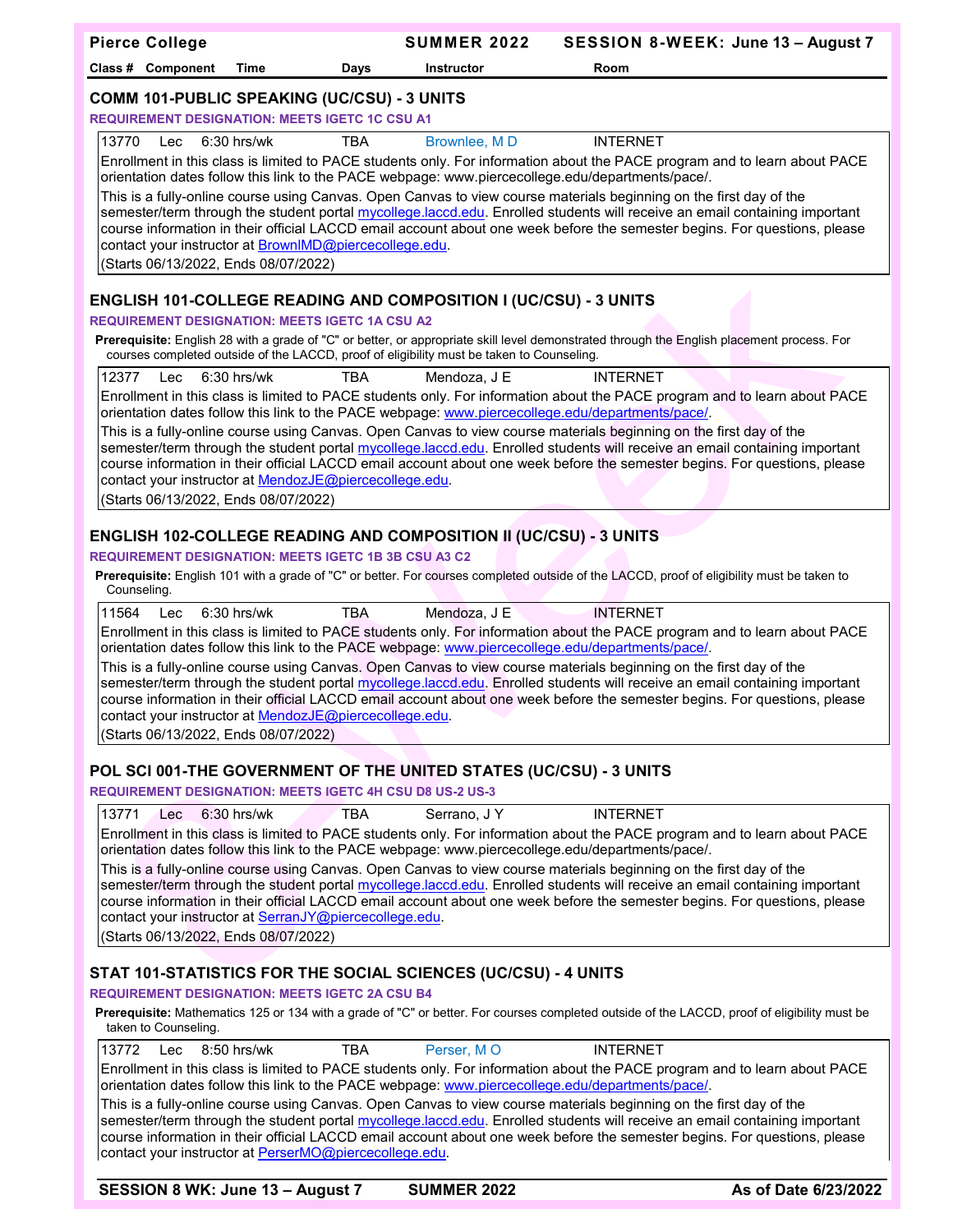**Class # Component Time Days Instructor Room**

(Starts 06/13/2022, Ends 08/07/2022)

# **Spanish**

Department of Modern Languages Chair: Margarita Pillado

Phone: 710-2260. Office: FO 2907. E-mail: Pilladma@piercecollege.edu.

Faculty Advisor: Margarita Pillado. Pilladma@piercecollege.edu.

Students with previous knowledge of Spanish should enroll in a higher level. Consult with department chair.

### **SPANISH 001-ELEMENTARY SPANISH I (UC/CSU) - 5 UNITS**

#### **REQUIREMENT DESIGNATION: MEETS IGETC 6A CSU C2**

Note: Spanish speakers should enroll in Spanish 35 or 36. Students who have completed four years of high school Spanish should enroll in Spanish 3. Advanced or native speakers should consult with the department chair for optimal placement.

11934 Lec 11:05 hrs/wk TBA Thorne, K A INTERNET

This is a fully-online course using Canvas. Open Canvas to view course materials beginning on the first day of the semester/term through the student portal mycollege.laccd.edu. Enrolled students will receive an email containing important course information in their official LACCD email account about one week before the semester begins. For questions, please contact your instructor at [ThorneKA@piercecollege.edu.](mailto:ThorneKA@piercecollege.edu)

**O** A webcam will be required for certain portions of this course.

(Starts 06/13/2022, Ends 08/07/2022)

## **SPANISH 002-ELEMENTARY SPANISH II (UC/CSU) - 5 UNITS**

#### **REQUIREMENT DESIGNATION: MEETS IGETC 6A 3B CSU C2**

**Prerequisite:** Spanish 1 with a grade of "C" or better. To use appropriate high school coursework to meet the prerequisite, see the Department Chair. For courses completed outside of the LACCD, proof of eligibility must be taken to Counseling.

Note: Spanish speakers should enroll in Spanish 35 or 36. Students who have completed four years of high school Spanish should enroll in Spanish 3. Advanced or native speakers should consult with the department chair for optimal placement.

This class requires ten hours of homework per week.

|  | 11212 Lec 11:05 hrs/wk | TBA | Orozco-Ramirez, R | <b>INTERNET</b>                                                                                                     |  |
|--|------------------------|-----|-------------------|---------------------------------------------------------------------------------------------------------------------|--|
|  |                        |     |                   | This is a fully sulles serves using Course. Once Course to visu service motorials beginning on the first day of the |  |

This is a fully-online course using Canvas. Open Canvas to view course materials beginning on the first day of the semester/term through the student portal mycollege.laccd.edu. Enrolled students will receive an email containing important course information in their official LACCD email account about one week before the semester begins. For questions, please contact your instructor at [OrozcoR@piercecollege.edu.](mailto:OrozcoR@piercecollege.edu)

**O** A webcam will be required for certain portions of this course.

(Starts 06/13/2022, Ends 08/07/2022)

## **Veterinary Technology**

Agriculture Department Chair: Savanah Senn.

Phone: (818) 710-4250. Office: CFS 91043.

Faculty Advisors:

Veterinary Technology - Dr. Lu Dao. Phone: 710-4160. Office: CFS 91046.

Pre-Veterinary Science - Dr. Lu Dao. Phone: 710-4160. Office: CFS 91046.

#### **VETTECH 480-CLINICAL EXPERIENCE FOR VETERINARY TECHNICIANS I (CSU) - 3 UNITS**

**Prerequisite:** Veterinary Technology 412, 413, 420, 421, 430 and 431 with a grade of "C" or better. For courses completed outside of the LACCD, proof of eligibility must be taken to Counseling.

|  | 14177 Lec 6:30 hrs/wk | TBA | Killips, A M | <b>INTERNET</b>                                                                                                           |  |
|--|-----------------------|-----|--------------|---------------------------------------------------------------------------------------------------------------------------|--|
|  |                       |     |              | This is a fully-online course using Canvas. Open Canvas to view course materials beginning on the first day of the        |  |
|  |                       |     |              | Isemester/term through the student portal mycollege laced edu. Enrolled students will receive an email containing importa |  |

 $\varepsilon$ nrolled students will receive an email containing important course information in their official LACCD email account about one week before the semester begins. For questions, please contact your instructor at **KillipAM@piercecollege.edu**.

(Starts 06/13/2022, Ends 08/07/2022)

# **Vocational Education**

Free Career Training Courses.

For more information, please contac[t adultedinfo@piercecollege.edu](mailto:adultedinfo@piercecollege.edu) or 818-744-3185.

Visit online at<https://community.piercecollege.edu/encore/adulted.asp> for registration instructions.